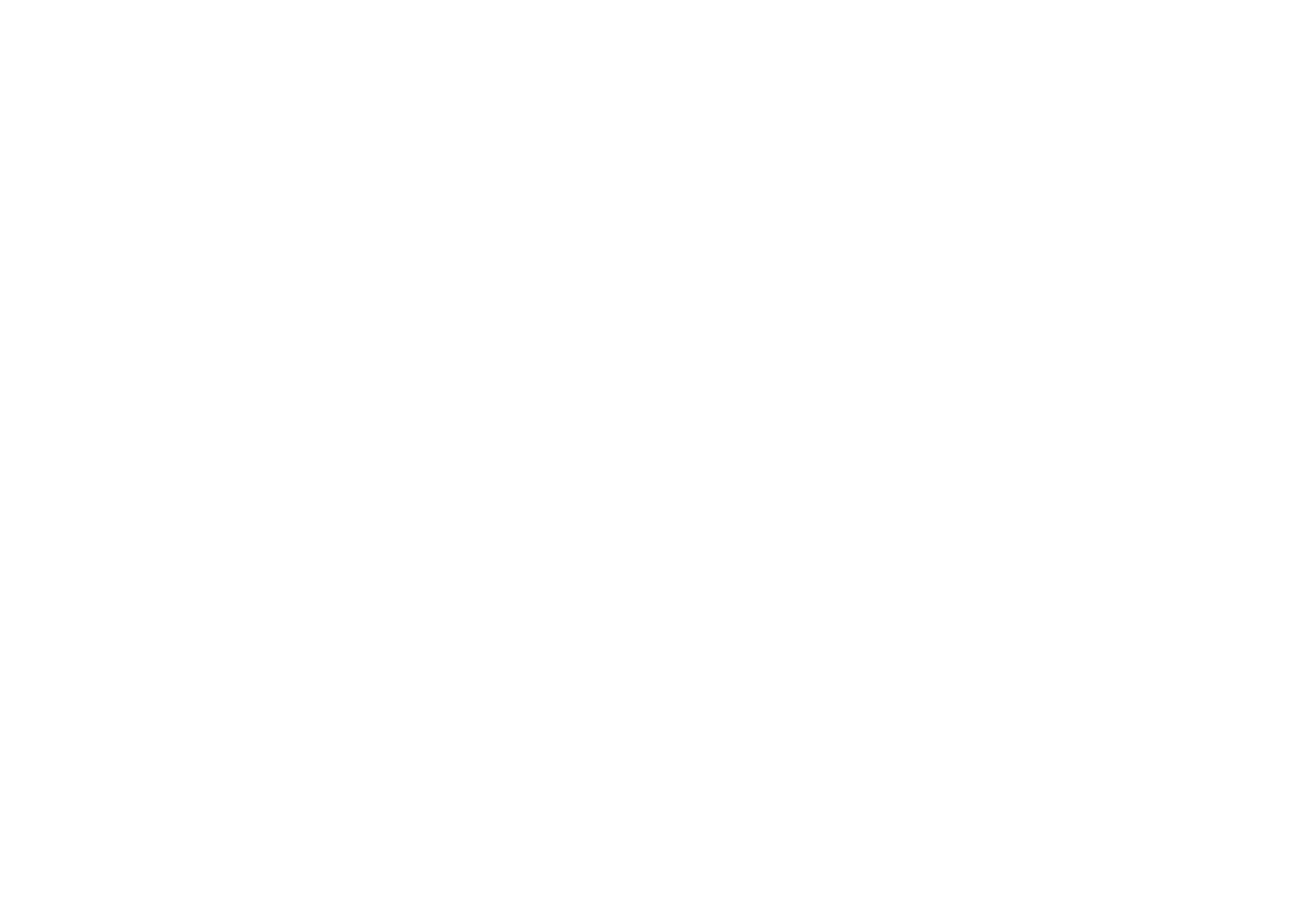# **Contents**

|                                                         |                                                                                                                        | Page |  |  |  |  |
|---------------------------------------------------------|------------------------------------------------------------------------------------------------------------------------|------|--|--|--|--|
| Introduction                                            |                                                                                                                        | 1    |  |  |  |  |
| <b>Policy Context</b>                                   |                                                                                                                        | 1    |  |  |  |  |
|                                                         | <b>Population and House Building Trends</b>                                                                            | 3    |  |  |  |  |
| <b>Population Projections and Dwelling Requirements</b> |                                                                                                                        |      |  |  |  |  |
| Local Development Preferred Strategy                    |                                                                                                                        |      |  |  |  |  |
| Appendices                                              |                                                                                                                        |      |  |  |  |  |
| Appendix 1                                              | Projection Areas and Wards In Rhondda Cynon Taf                                                                        | 9    |  |  |  |  |
|                                                         | Appendix 2 Projection 1: Recent Population Trends                                                                      | 11   |  |  |  |  |
|                                                         | Appendix 3 Projection 2: Recent House Building Trends                                                                  | 15   |  |  |  |  |
|                                                         | Appendix 4 Projection 3: Welsh Assembly Government Population and<br><b>Household Projections for South East Wales</b> | 21   |  |  |  |  |
| <b>Bibliography</b>                                     |                                                                                                                        | 27   |  |  |  |  |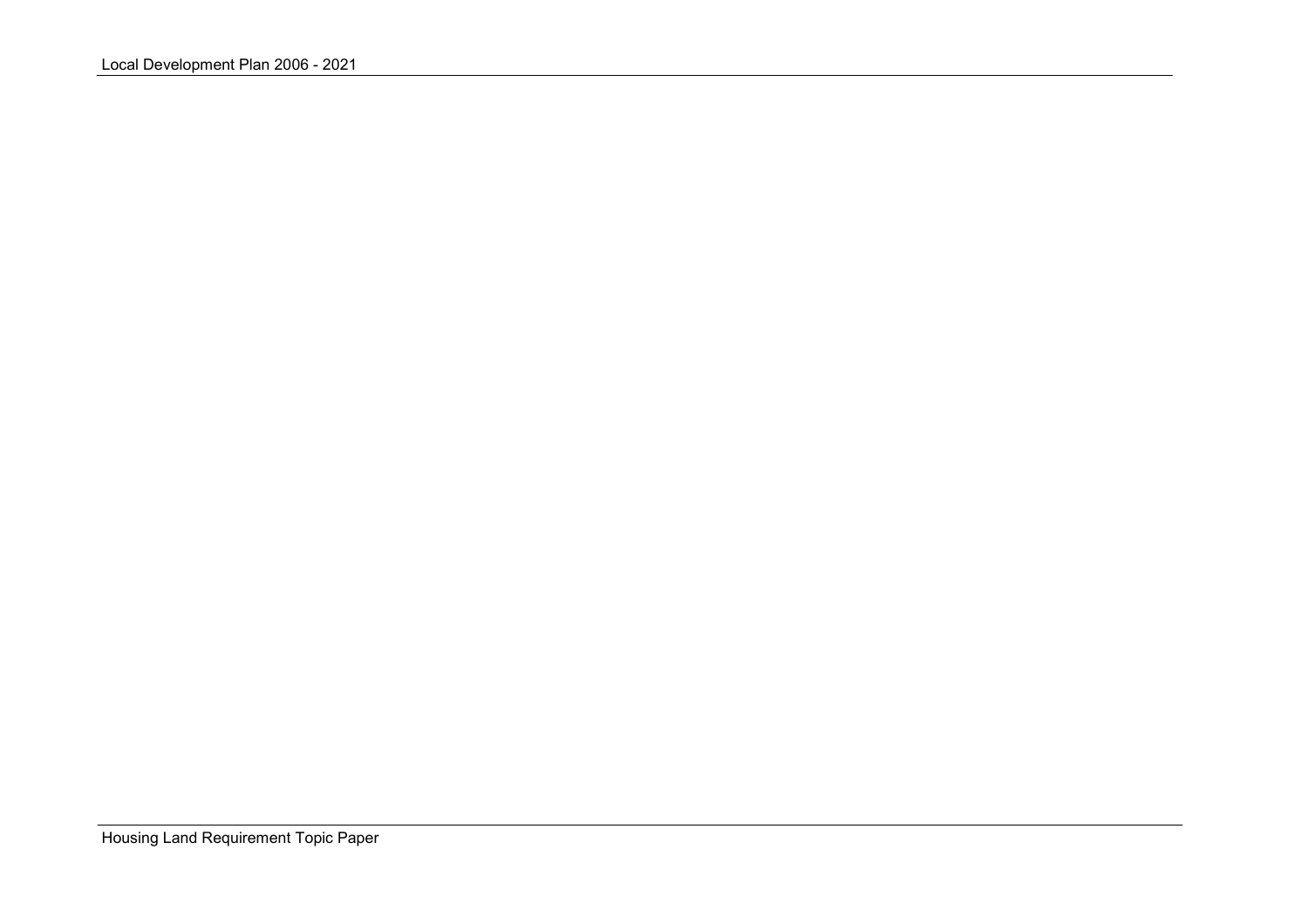# 1. INTRODUCTION

1.1 Ensuring that the people of Rhondda Cynon Taf are properly housed is a key objective for the Council. A Better Life: the Rhondda Cynon Taf Community Plan 2004-2014, makes clear that the Council is committed to ensuring the

"right of Rhondda Cynon Taf residents to be properly housed in accommodation suitable to their needs, and to safeguarding the quality of both private and public sector housing".

1.2 Through the Local Development Plan process a sufficient range and choice of sites for residential development will need to be allocated to deliver a strong and diverse housing market that meets the needs of current and future residents of Rhondda Cynon Taf.

1.3 The purpose of this topic paper is to explain the statistical analysis and background to the dwelling requirement figures contained in the Local Development Plan: Preferred Strategy (LDP).

1.4 In order to do this the topic paper will outline:

- The policy context for the projections, including an explanation of national, regional and local policy;
- Population and house building trends, in Rhondda Cynon Taf;
- Population and dwelling requirements figures based on 3 projection scenarios, and
- The Local Development Plan: Preferred Strategy, for the construction of new housing in Rhondda Cynon Taf.
- 2. POLICY CONTEXT

# National Planning Policy

2.1 National planning policy guidance in respect housing provision is contained in the Ministerial Planning Policy Statement (MIPPS) 01/2006 on Housing. The Welsh Assembly Governments (WAG) objectives for housing in Wales are outlined in paragraph 9.1.1, which states:

"The Assembly Government's vision for housing is for everyone in Wales to have the opportunity to live in good quality, affordable housing, to be able to choose where they live and decide whether buying or renting is best for them and their families. The objectives are to provide:

- Homes that are in good condition, safe neighbourhoods and sustainable communities; and
- Greater choice for people over the type of housing and location they live in, recognising the needs of all, including those in need of affordable or special needs housing in both urban and rural areas"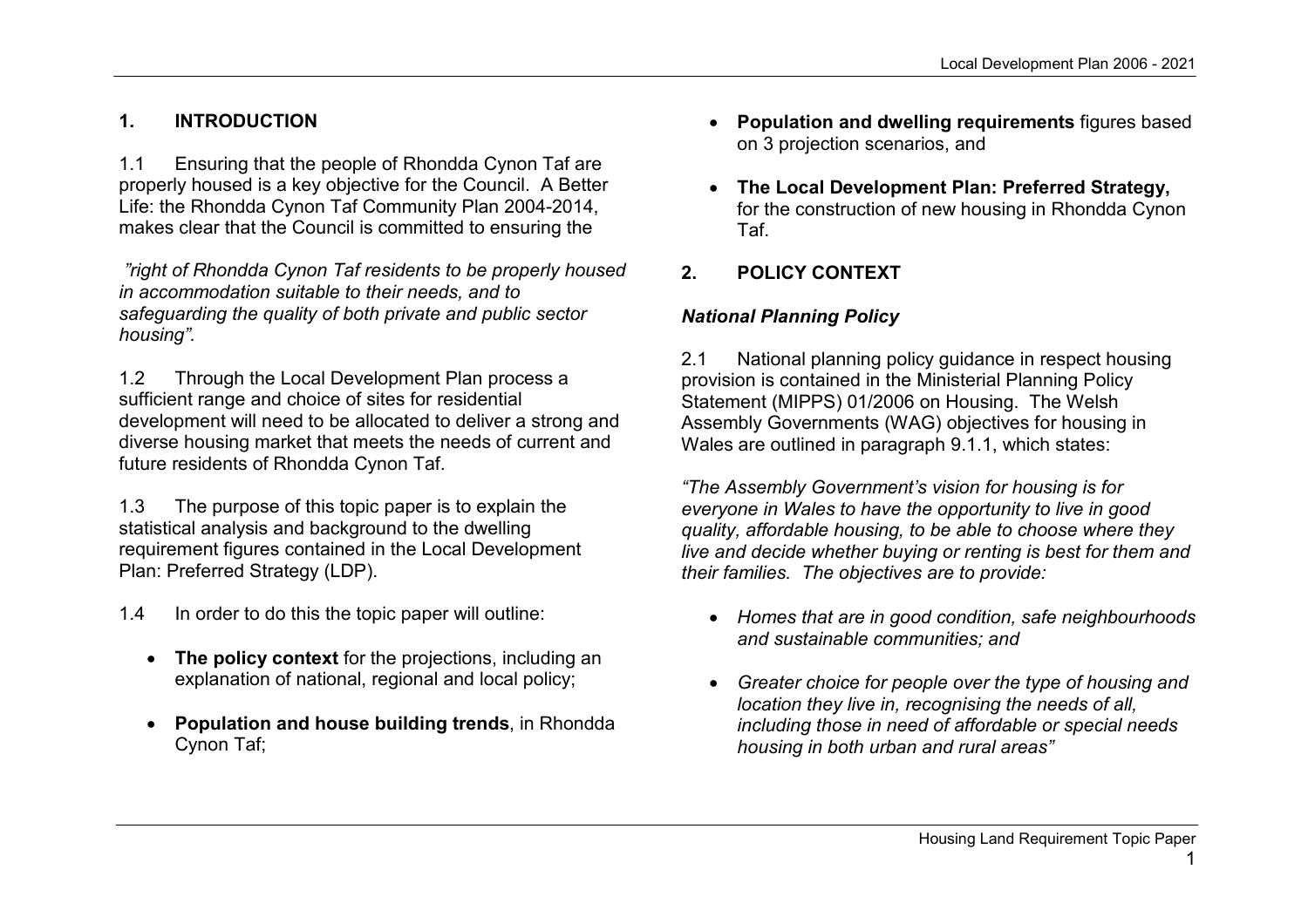2.2 In order to ensure that adequate land is allocated to meet the projected growth in the region and individual local authority areas, paragraph 9.2.2 states:

"The latest Assembly Government National and Sub National Household Projections for Wales should form the starting point for assessing housing requirements. Within each region local planning authorities should work together collaboratively, and with appropriate stakeholders as necessary, to apportion to each authority the Assembly Governments household projections, or agree their own regional policy-based projections. The Assembly Government encourages the development of this process under the auspices of the Wales Spatial Plan regional groups. Where a local planning authority seeks to deviate from the Assembly Government projections, by using their own policy-based projections, they must justify the reason for doing so and explain the rationale behind their own preferred projections..."

#### Population and Household Projections

2.3 As the MIPPS indicate the National and Sub – National Household Projections (2006) provide the starting point for assessing future housing needs. For completeness these statistics should be read in conjunction with the National and Sub – National Population Projections for Wales (2005), which outline the underlying changes in thepopulation of Wales.

2.4 The National and Sub – National Population Projections for Wales (2005) indicate that there are likely to be a number of significant changes in the profile of the population of Wales and South East Wales of the period up to 2023. These changes are forecasting that:

- Wales's population projected to increase by approximately 0.3 per cent each year over the next 20 years, reaching 3 million by 2009.
- The population of South East Wales is projected to see a significant increase of 7.8 percent between 2003 and 2023. The will result in a rise of 110,000 in the population.
- The population of people aged between 25 and 44 is set to increase by 6.2 per cent in South East Wales.
- An increase in the number of people aged 45 and above expected throughout Wales, with the largest increase in the oldest age group – 75 and over, reflecting improvements to life expectancy.

2.5 The National and Sub – National Household Projections for Wales (2006) reflect these projected changes in the population. The key results between 2003 and 2026 show that:

- The total number of households within Wales is projected to increase by 20 per cent to 1,478,500.
- The number of households in South East Wales is projected to increase by 22 per cent.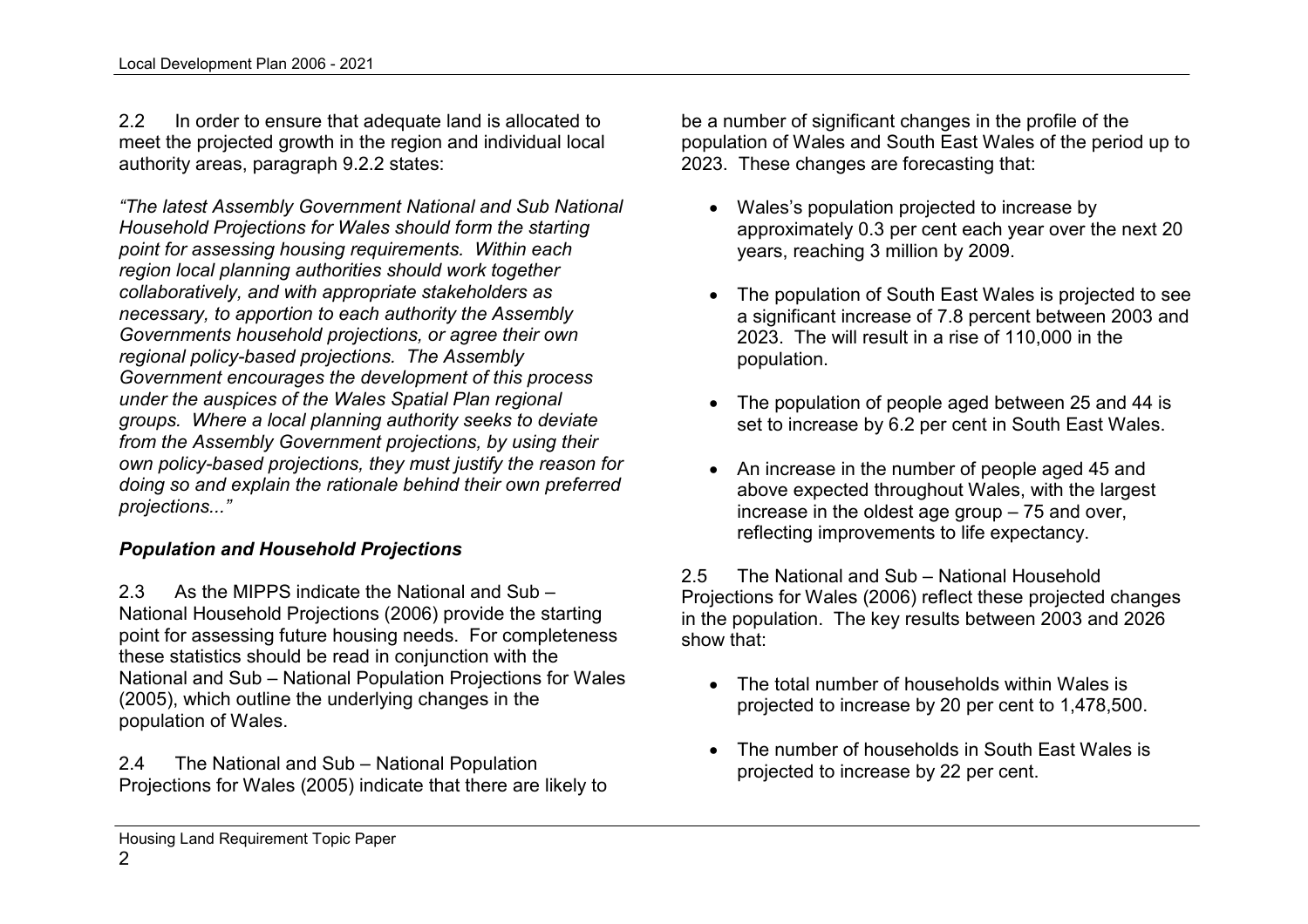• In general, the average household size is expected to continue to fall from 2.34 persons to 2.09.

### The Apportionment Process

2.6 In accordance with the requirements of the MIPPS, the Council, as part of the South East Wales Planning Group (SEWPG), is currently involved in the emerging apportionment process for the South East Wales region. The process requires SEWPG to work with a range of stakeholders to agree population and household projections and the apportionment of these projections for each local authority area in the region. It is anticipated that the results of this process will be complete by summer 2007. The results of this process will further refine the housing land requirements of the emerging Rhondda Cynon Taf LDP.

#### Local Development Plan

2.7 The LDP Preferred Strategy provides the strategic policy context for the development of land for housing in Rhondda Cynon Taf. Strategic Policy 5 Housing Requirements states:

PROVISION WILL BE MADE FOR THE DEVELOPMENT OF 14,850 NEW DWELLINGS IN RHONDDA CYNON TAF DURING THE PERIOD 2006 – 2021. WHERE APPROPRIATE THE CONSTRUCTION OF THESE NEW DWELLINGS WILL BE TAKE PLACE ON PREVIOUSLY DEVELOPED LAND.

2.8 The deposit draft LDP will provide a detailed policy framework, which will provide a context for the construction of a range and new housing throughout Rhondda Cynon Taf during the plan period.

# 3. POPULATIONS AND HOUSE BUILDING TRENDS

## Population Trends

3.1 Past population trends provide, in areas with a relatively stable can population, provide a clear indication of future patterns of growth. In Rhondda Cynon Taf however, past population trends indicate a changeable pattern of population growth and decline heavily influenced by external factors.

3.2 The population of Rhondda Cynon Taf has been subject to significant change over the last 30 years. The 1981 census showed the combined areas of Rhondda, Cynon Valley and Taff Ely as having a population of 244,800. The impact of changes in the labour market that resulted from the closure of operational coal mines during the mid 1980's meant that by 1991 the population had declined by 12,219 to 232,581. The 2001 census shows that that the population of Rhondda Cynon Taf had stabilised with a resident population of 231,946.

3.3 The apparent stability in the overall population of Rhondda Cynon Taf between 1991 and 2001 however, masks important variations in the population pattern within the County Borough. The 2001 census figures show clearly a decline in the population of 30 electoral wards and growth in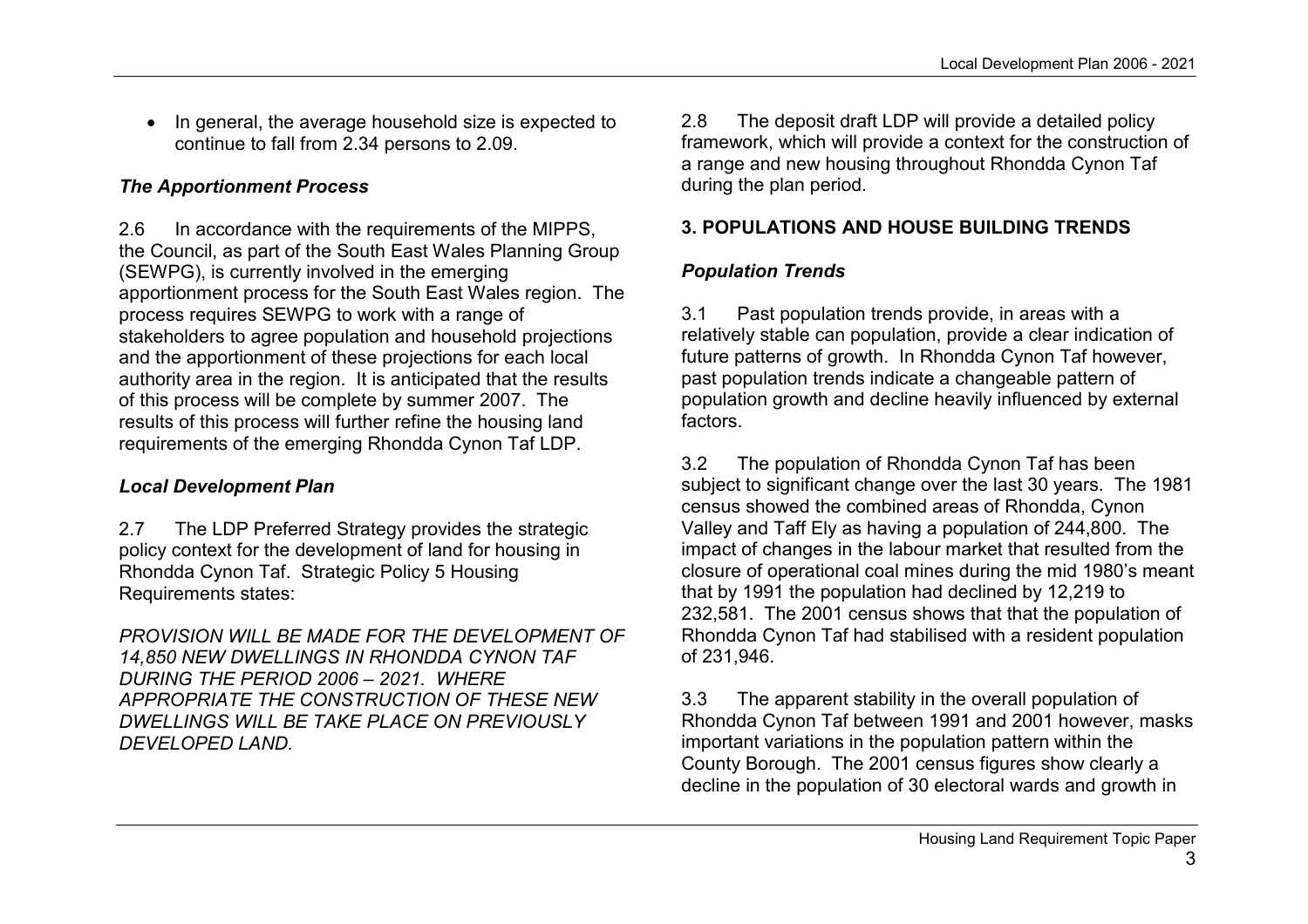the population of the remaining 23 wards. Figure 1 shows the geographical distribution of these electoral wards.



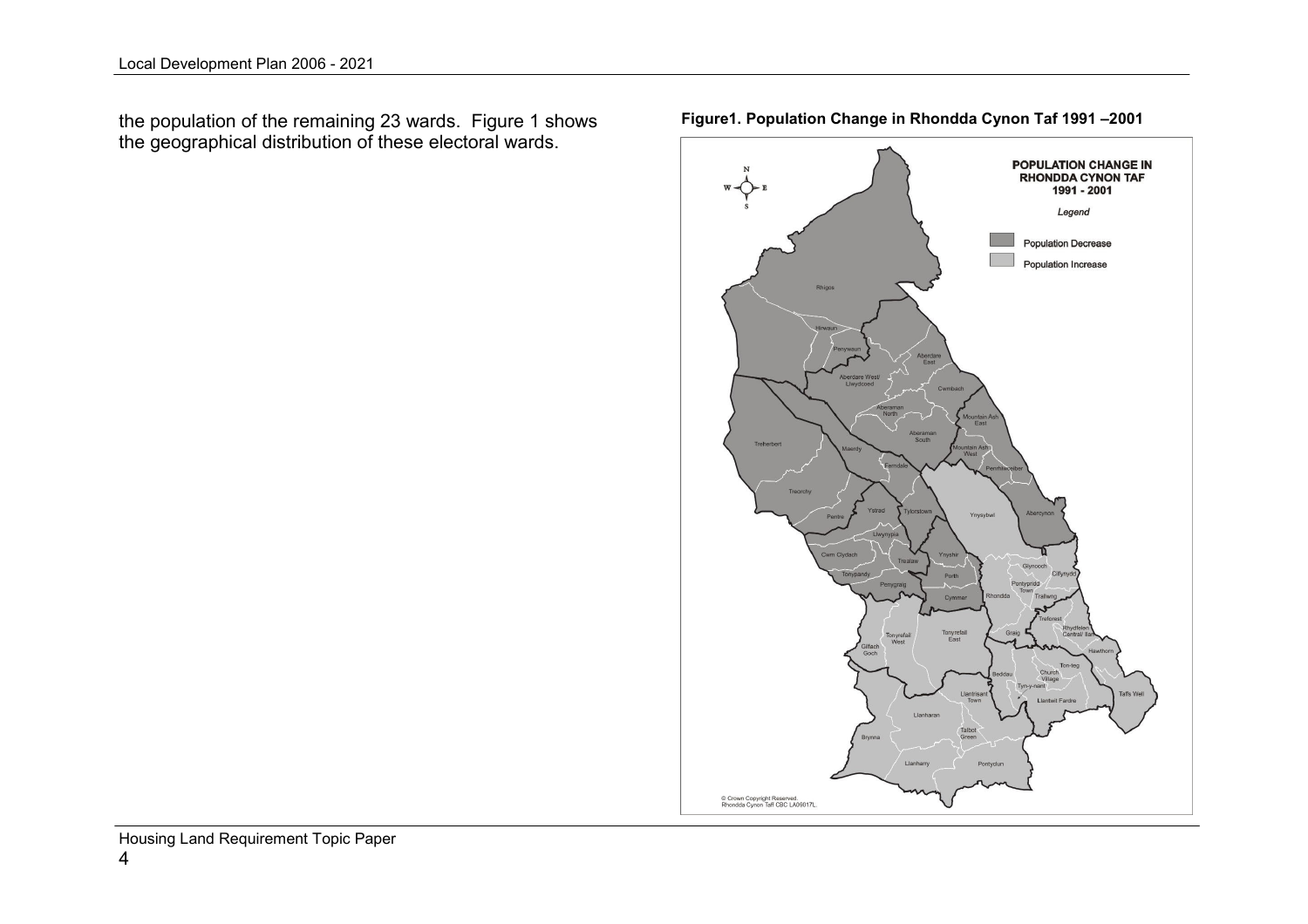#### House Building Trends

3.4 As with population trends an examination of the house building figures for Rhondda Cynon Taf can provide a clear indication of the future growth pattern of the County Borough.

3.5 The replacement Mid Glamorgan Structure Plan (1991 - 2006) identified a dwelling requirement figures for the 3 former local plan areas as follows;

| Rhondda      | 1,800 Dwellings |
|--------------|-----------------|
| Cynon Valley | 2,500 Dwellings |
| Taff Ely     | 7,400 Dwellings |

The allocation for the County Borough as a whole was 11,700.

3.6 An examination of the house-building rate for the period 2001 to 2006 inclusive gives a clear insight into the trend in the housing market in Rhondda Cynon Taf. Table 1 illustrates house-building rates for sites of over 10units on a local plan basis. The table assumes an average build rate figure of 150 units for sites of less than 10 units based on previous construction rates.

|                    | 2001 | 2002 | 2003 | 2004 | 2005 | 2006 |
|--------------------|------|------|------|------|------|------|
| Rhondda            | 12   | 13   | 13   |      | 0    | 33   |
| Cynon              | 72   | 68   | 70   | 60   | 42   | 50   |
| <b>Valley</b>      |      |      |      |      |      |      |
| <b>Taff Ely</b>    | 425  | 399  | 646  | 433  | 502  | 200  |
| <b>Small Sites</b> | 150  | 150  | 150  | 150  | 150  | 150  |
| Total              | 659  | 630  | 879  | 650  | 694  | 433  |

Table 1: House Building Rates for 2001 - 2006

3.7 Between 2001 and 2006 a total of 3,945 dwellings were constructed in Rhondda Cynon Taf. The average building rate for this period is 658 units per annum.

#### 4. POPULATION PROJECTIONS AND DWELLING REQUIREMENTS

# The Chelmer Population and Housing Model

4.1 The selected method for producing the population and housing projections for the LDP Preferred Strategy is the Chelmer Model (CPHM). The CPHM is a computer-basedprojection produced by Anglia Polytechnic. Population projections are derived taking a base year population for an area together with birth rates, death rates and migration rates and using these rates to forecast the over the plan period. To derive household projection the forecast population is then factored by forecast headship rates (average household size). The household projections are then factored by dwelling share rates and dwelling vacancy rates with assumptions for house building and demolition to estimate the total net new dwelling requirement.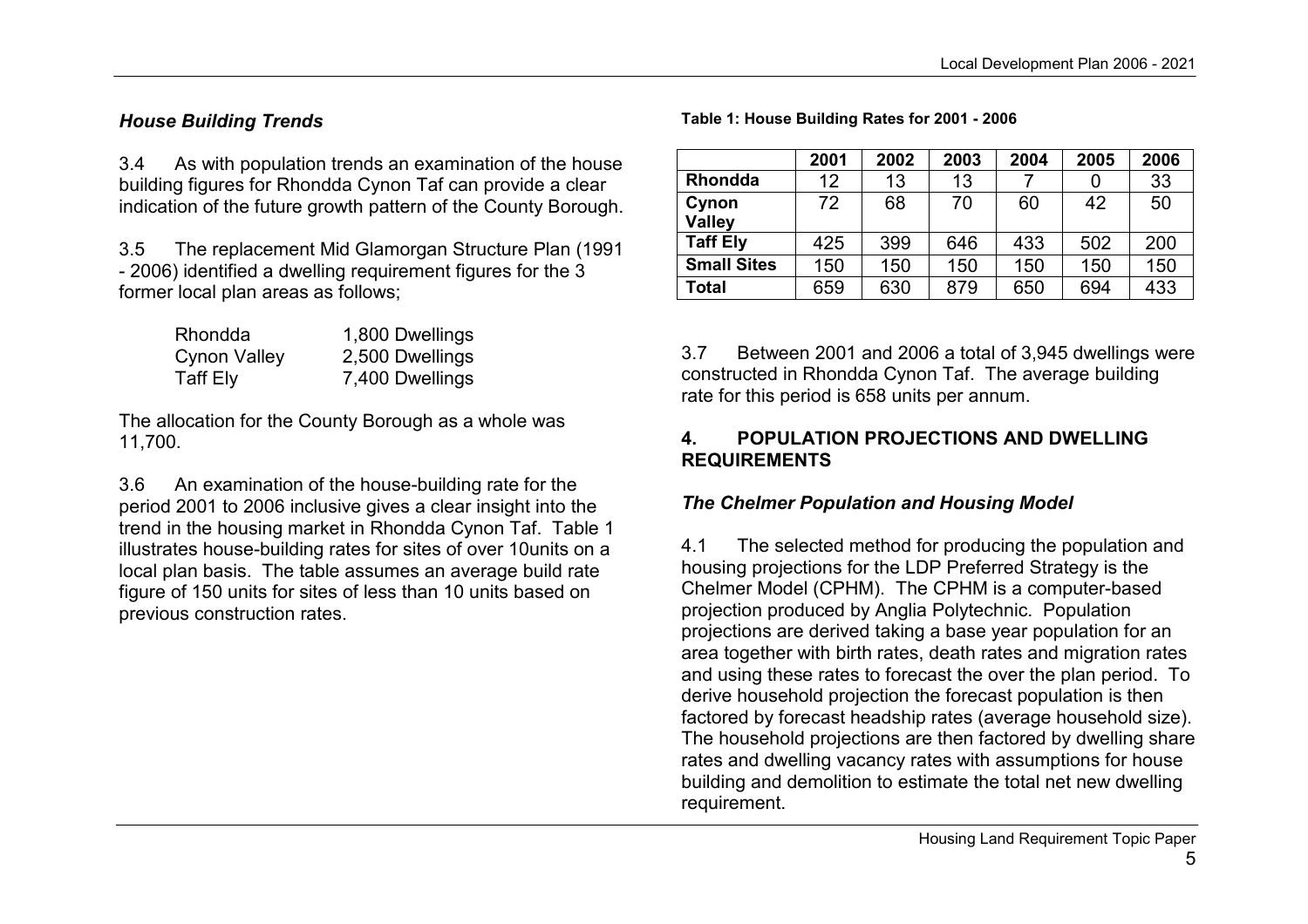#### **Population Projections and Dwelling Requirements**

4.2 Rhondda Cynon Taf is an area with significantlydifferent population, dwelling and housing market characteristics. A single countywide projection would therefore not show the individual differences in these areas. For the purpose of the projections the County Borough has been divided into 12 different zones, each of which comprises a number of individual electoral wards. A plan showing each of the 12 areas is contained in Appendix 1.

4.3 Population projections and dwelling requirements figures have been prepared for each of the 12 areas. These projections are based on the following:

- Recent population trends;
- Recent house building trends, and
- Welsh Assembly Government population and household projections

#### Recent Population Trends

4.4 The existing population trends are based on the net migration rate over recent years. The long-term migration rate for the area shows that there has been a net out migration from the area over the period 1981 to 2001. More recent trends from 1991 to 2001 confirm that although out migration has slowed it is still an important factor. Since 2004 international net migration to the Country Borough and the region has increased considerably. Although no figures are presently available specifically for Rhondda Cynon Taf, a proportion of the known regional international migration has

been allocated to the County Borough. This forms the basis for the first population projection shown in Tables 1 to 3 and Appendix 2

4.5 The projections indicated that over the plan period the population of Rhondda Cynon Taf would decrease to 222,923 over the plan period if current population trends continue. In order to accommodate the change in the population 5,145 dwellings will need to be constructed between 2006 – 20021. Although there is a net reduction in the population changes in the demographic profile of the population will necessitate the construction of new dwellings.

#### Recent House Building Trends

4.6 The recorded building completions between 2001 and 2006 averaged 658 new dwellings per annum. This average level has been coupled with international migration estimates for Rhondda Cynon Taf has been used as the basis for this projection. This forms the basis for the second population projection shown in Tables 4 to 6 and Appendix 3

4.7 The projections indicated that over the plan period the population of Rhondda Cynon Taf would increase to 234,7921 over the plan period if current population trends continue. In order to accommodate the change in the population 9,849 dwellings will need to be constructed between 2006 - 20021

#### Welsh Assembly Government Regional Projection

4.8 The latest Assembly Government National and SubNational Household Projections for Wales have the starting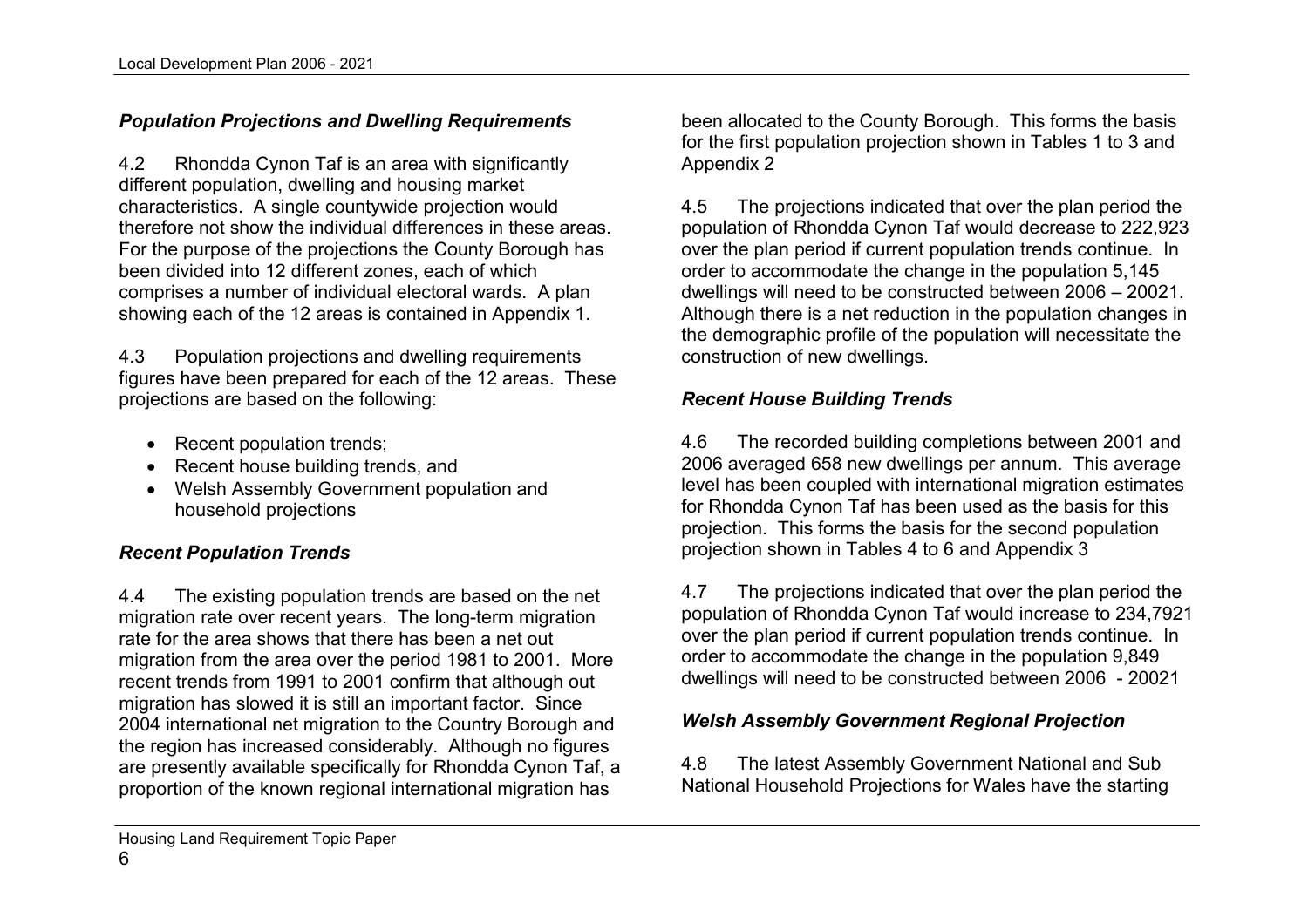point for the work on regional projections for South East Wales currently being prepared by SEWPG. These projections and the emerging SEWPG apportionment work form the basis for this projection. The results are shown in Tables 7 to 9 and Appendix 4

4.9 The projections indicated that over the plan period the population of Rhondda Cynon Taf would increase to 251, 240 over the plan period if current population trends continue. In order to accommodate the change in the population 14,832 dwellings will need to be constructed between 2006 – 20021. These figures may be subject to change as the apportionment process is refined.

# 5. LDP PREFERRED STRATEGY

5.1 The LDP: Preferred Strategy outlines the spatial strategy for development in Rhondda Cynon Taf for the next 15 years. The preferred strategy for the County Borough is one that promotes sustainable growth; this is a hybrid strategy combining a growth scenario linked to a local needs strategy, which reflects the needs of all communities. The Council believes that this approach will assist in overcoming the social, economic and environmental problems experienced in the County Borough in recent years.

5.2 In pursuance of this, the LDP Preferred Strategy documents recognises that in order to achieve the level of growth necessary to overcome these problems the emerging LDP will need to allocate land for the construction of 14,850 new dwellings in the County Borough over the plan period.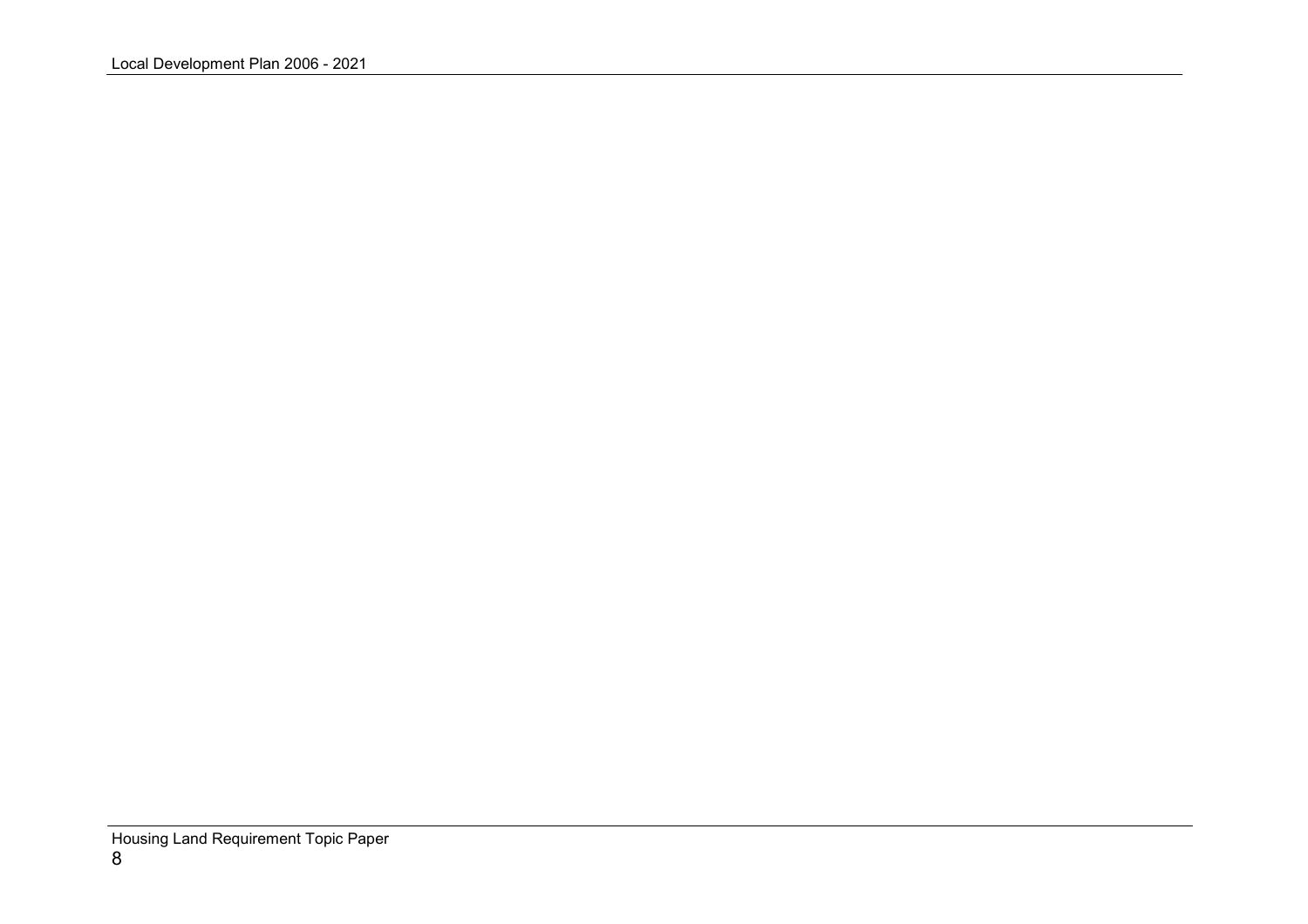

APPENDIX 1. Projection Areas and Wards In Rhondda Cynon Taf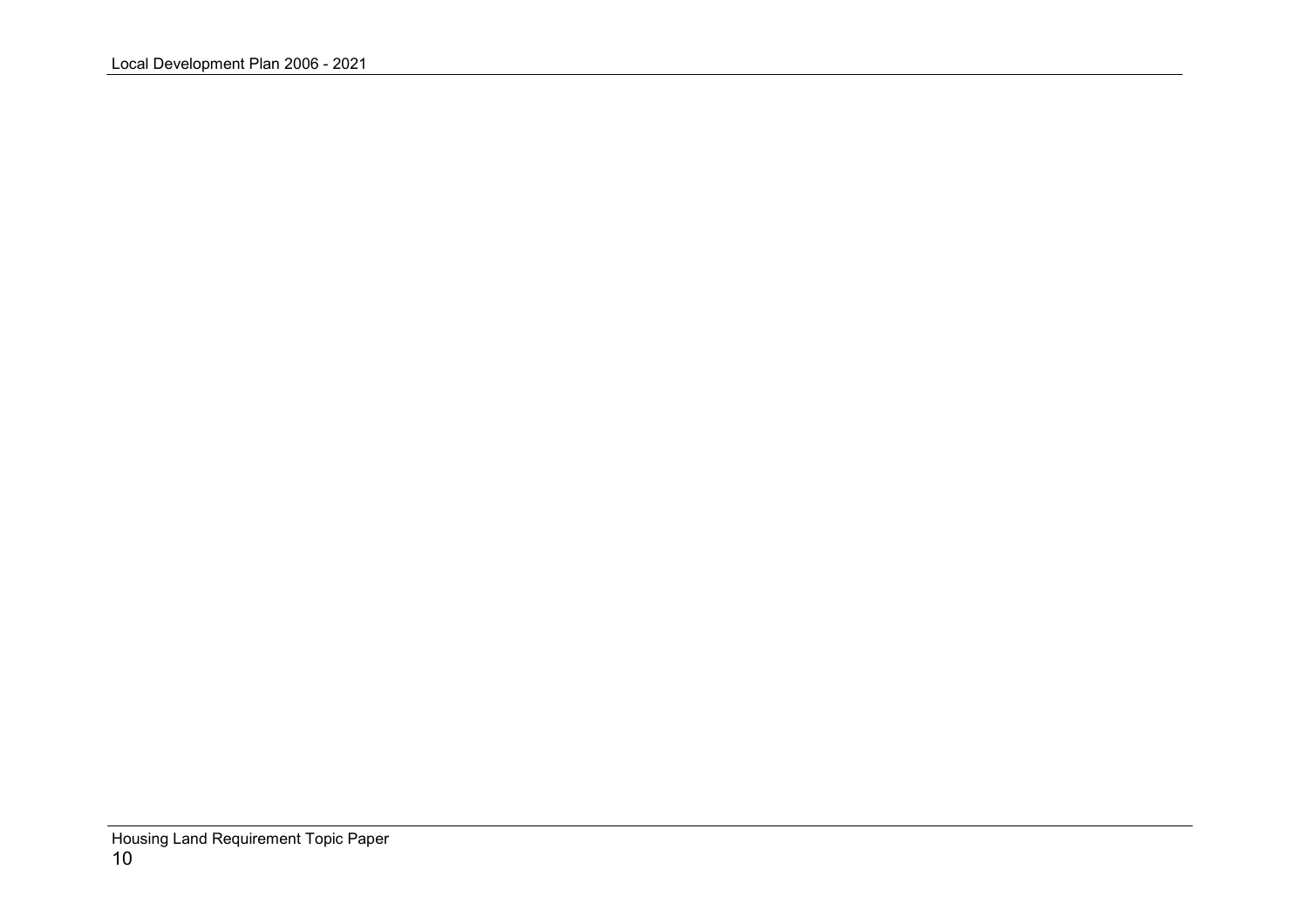### APPENDIX 2.

#### PROJECTION 1 - RECENT POPULATION TRENDS

|                       | Population |        |        |        |        |        |           |            |  |  |  |  |
|-----------------------|------------|--------|--------|--------|--------|--------|-----------|------------|--|--|--|--|
|                       |            |        |        |        |        |        |           | Net Change |  |  |  |  |
|                       | 2001       | 2006   | 2011   | 2016   | 2021   | 2026   | 2001-2026 | 2006-2021  |  |  |  |  |
| <b>Hirwaun</b>        | 9047       | 8949   | 8834   | 8739   | 8653   | 8519   | $-528$    | $-296$     |  |  |  |  |
| <b>Aberdare</b>       | 29977      | 29484  | 28953  | 28416  | 27849  | 27168  | $-2809$   | $-1635$    |  |  |  |  |
| <b>Mountain Ash</b>   | 19739      | 19532  | 19290  | 19042  | 18750  | 18352  | $-1387$   | $-782$     |  |  |  |  |
| Pontypridd            | 24608      | 24162  | 23597  | 22941  | 22194  | 21334  | $-3274$   | $-1968$    |  |  |  |  |
| <b>Porth</b>          | 15304      | 14859  | 14358  | 13838  | 13294  | 12678  | $-2626$   | $-1565$    |  |  |  |  |
| <b>Maerdy</b>         | 12566      | 12144  | 11699  | 11237  | 10730  | 10131  | $-2435$   | $-1414$    |  |  |  |  |
| <b>Treorchy</b>       | 19548      | 18977  | 18377  | 17772  | 17149  | 16457  | $-3091$   | $-1828$    |  |  |  |  |
| Tonypandy             | 25027      | 24582  | 24111  | 23650  | 23168  | 22576  | $-2451$   | $-1414$    |  |  |  |  |
| Tonyrefail            | 14388      | 14728  | 15021  | 15293  | 15528  | 15679  | 1291      | 800        |  |  |  |  |
| <b>Llantrisant</b>    | 22464      | 23003  | 23389  | 23694  | 23970  | 24181  | 1717      | 967        |  |  |  |  |
| <b>Church Village</b> | 22229      | 22953  | 23550  | 24050  | 24465  | 24753  | 2524      | 1512       |  |  |  |  |
| <b>Taffs Well</b>     | 16993      | 17111  | 17268  | 17314  | 17173  | 16903  | $-90$     | 62         |  |  |  |  |
|                       | 231890     | 230484 | 228447 | 225986 | 222923 | 218731 | $-13159$  | $-7561$    |  |  |  |  |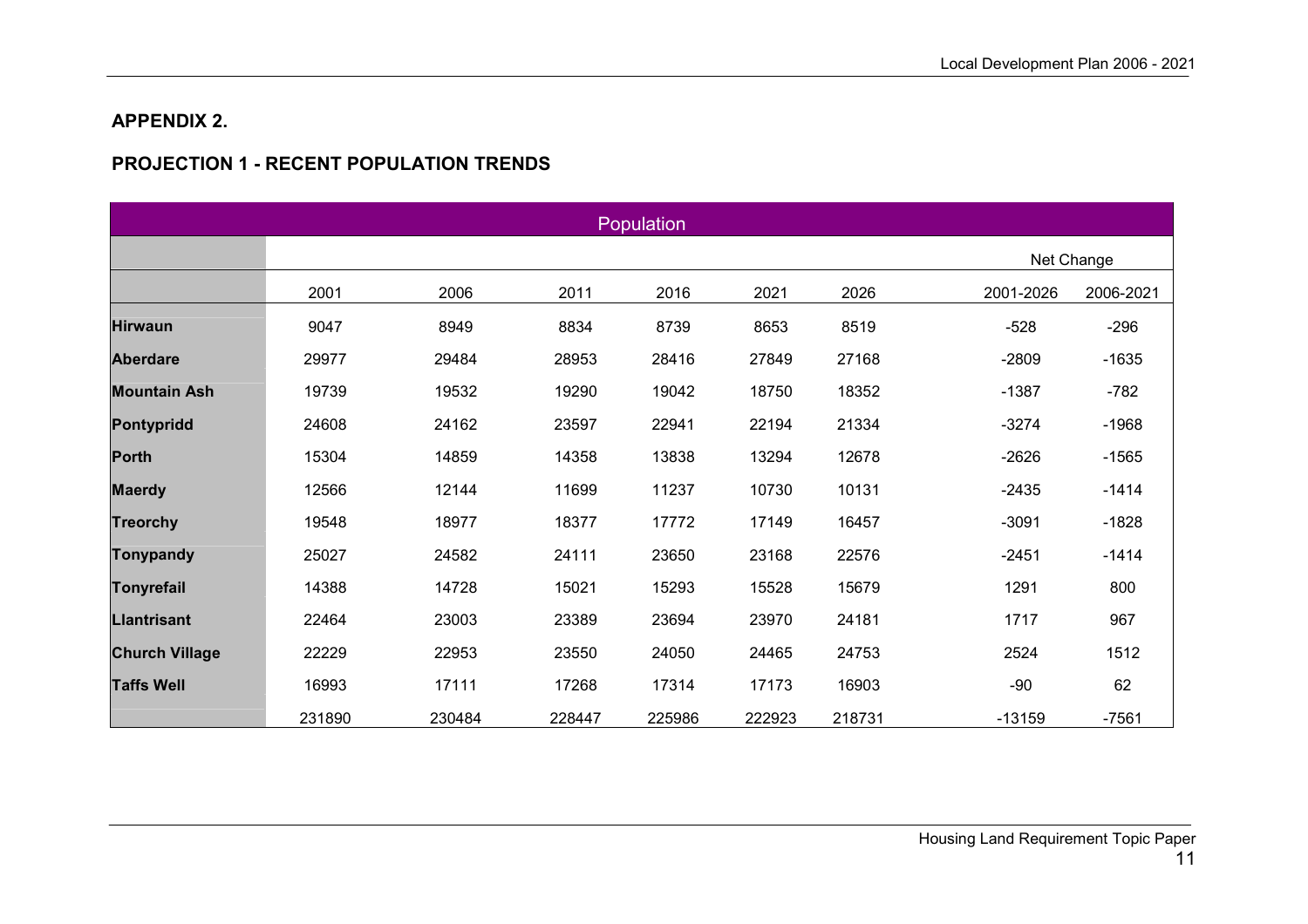|                       |                   |       |       | <b>Dwelling</b>    |        |        |           |           |
|-----------------------|-------------------|-------|-------|--------------------|--------|--------|-----------|-----------|
|                       |                   |       |       |                    |        |        |           |           |
|                       |                   |       |       | Dwelling<br>Change |        |        |           | Net Total |
|                       | Dwellings<br>2001 | 2006  | 2011  | 2016               | 2021   | 2026   | 2001-2026 | 2006-2021 |
| <b>Hirwaun</b>        | 3913              | 70    | 99    | 115                | 75     | $-5$   | 354       | 289       |
| <b>Aberdare</b>       | 12809             | 66    | 86    | 109                | 26     | $-145$ | 142       | 221       |
| <b>Mountain Ash</b>   | 8485              | 171   | 181   | 158                | 71     | $-41$  | 540       | 410       |
| Pontypridd            | 10536             | 136   | 93    | 37                 | $-59$  | $-197$ | 10        | 71        |
| <b>Porth</b>          | 6600              | 25    | 17    | 5                  | $-61$  | $-165$ | $-179$    | $-39$     |
| <b>Maerdy</b>         | 5414              | 22    | 19    | $-24$              | $-116$ | $-198$ | $-297$    | $-121$    |
| <b>Treorchy</b>       | 8378              | $-44$ | $-45$ | $-30$              | $-98$  | $-194$ | $-411$    | $-173$    |
| Tonypandy             | 10696             | 109   | 134   | 131                | 39     | $-114$ | 299       | 304       |
| <b>Tonyrefail</b>     | 6223              | 358   | 355   | 338                | 267    | 158    | 1476      | 960       |
| <b>Llantrisant</b>    | 9684              | 439   | 400   | 411                | 357    | 228    | 1835      | 1168      |
| <b>Church Village</b> | 9583              | 651   | 598   | 552                | 438    | 282    | 2521      | 1588      |
| <b>Taffs Well</b>     | 6872              | 437   | 291   | 115                | 61     | 38     | 942       | 467       |
|                       | 99193             | 2440  | 2228  | 1917               | 1000   | $-353$ | 7232      | 5145      |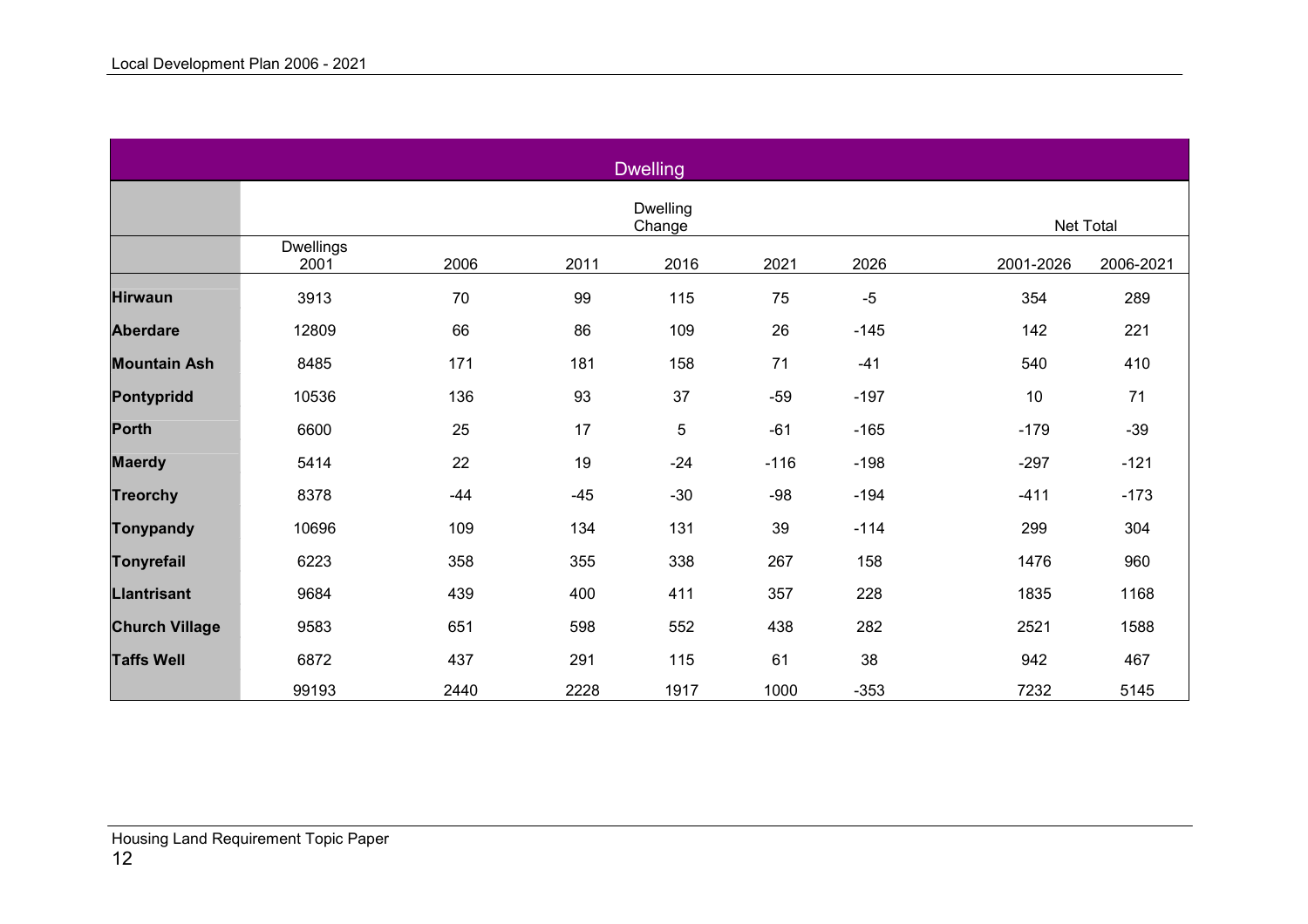|                       |         |         | <b>Net Migration</b> |         |         |           |           |  |  |
|-----------------------|---------|---------|----------------------|---------|---------|-----------|-----------|--|--|
|                       |         |         |                      |         |         |           | Net Total |  |  |
|                       | 2006    | 2011    | 2016                 | 2021    | 2026    | 2001-2026 | 2006-2021 |  |  |
| <b>Hirwaun</b>        | $-120$  | $-120$  | $-120$               | $-120$  | $-120$  | $-600$    | $-360$    |  |  |
| <b>Aberdare</b>       | $-400$  | $-400$  | $-400$               | $-400$  | $-400$  | $-2000$   | $-1200$   |  |  |
| <b>Mountain Ash</b>   | $-270$  | $-270$  | $-270$               | $-270$  | $-270$  | $-1350$   | $-810$    |  |  |
| Pontypridd            | $-600$  | $-600$  | $-600$               | $-600$  | $-600$  | $-3000$   | $-1800$   |  |  |
| <b>Porth</b>          | $-425$  | $-425$  | $-425$               | $-425$  | $-425$  | $-2125$   | $-1275$   |  |  |
| <b>Maerdy</b>         | $-425$  | $-425$  | $-425$               | $-425$  | $-425$  | $-2125$   | $-1275$   |  |  |
| <b>Treorchy</b>       | $-425$  | $-425$  | $-425$               | $-425$  | $-425$  | $-2125$   | $-1275$   |  |  |
| Tonypandy             | $-425$  | $-425$  | $-425$               | $-425$  | $-425$  | $-2125$   | $-1275$   |  |  |
| Tonyrefail            | 100     | 100     | 100                  | 100     | 100     | 500       | 300       |  |  |
| <b>Llantrisant</b>    | 250     | 250     | 250                  | 250     | 250     | 1250      | 750       |  |  |
| <b>Church Village</b> | 250     | 250     | 250                  | 250     | 250     | 1250      | 750       |  |  |
| <b>Taffs Well</b>     | $-210$  | $-210$  | $-210$               | $-210$  | $-210$  | $-1050$   | $-630$    |  |  |
|                       | $-2700$ | $-2700$ | $-2700$              | $-2700$ | $-2700$ | $-13500$  | $-8100$   |  |  |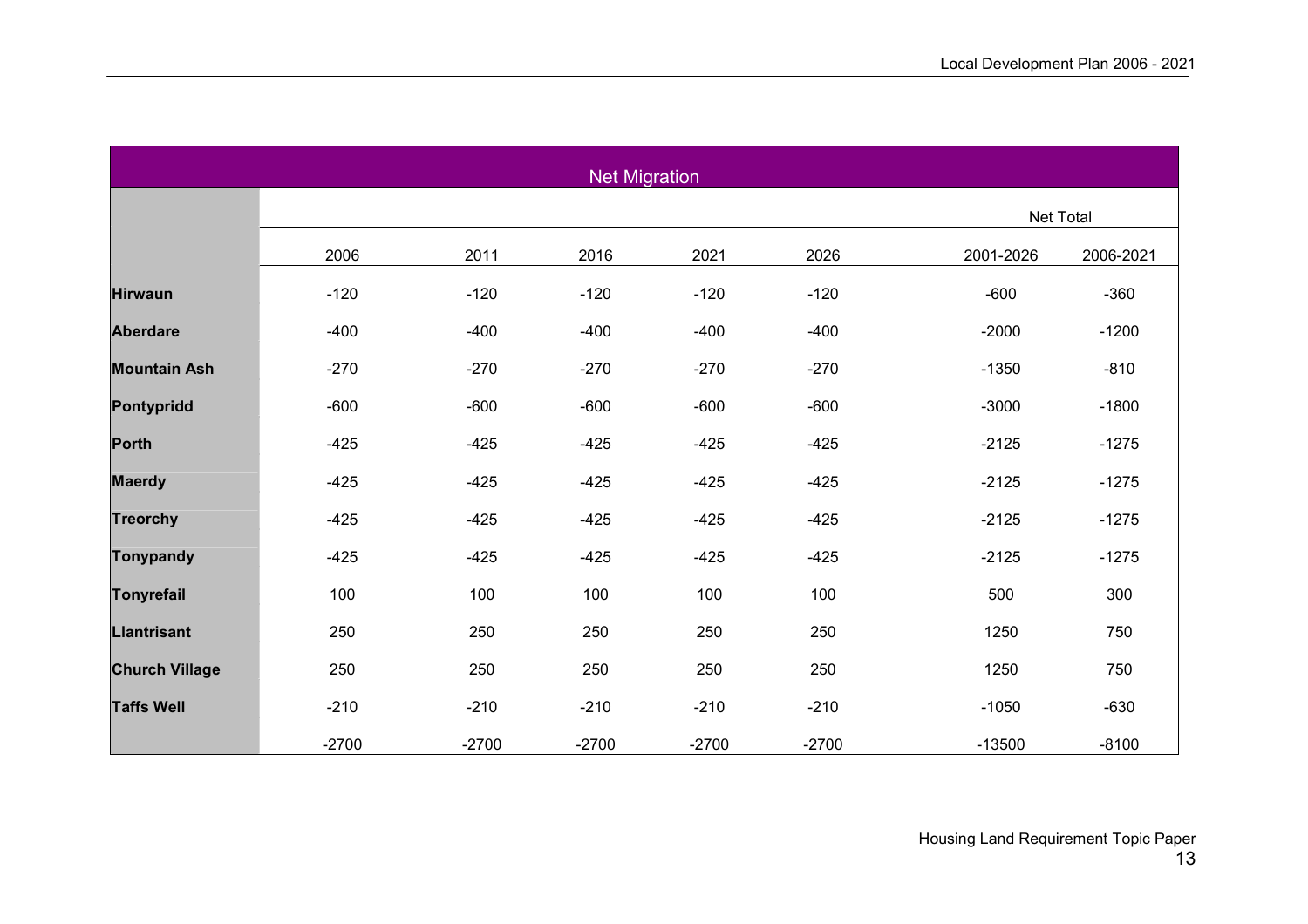|                     |       |       | <b>Death Rate</b> |       |       |             |           |
|---------------------|-------|-------|-------------------|-------|-------|-------------|-----------|
|                     |       |       |                   |       |       | Net Average |           |
|                     | 2006  | 2011  | 2016              | 2021  | 2026  | 2001-2026   | 2006-2021 |
| <b>Hirwaun</b>      | 0.052 | 0.053 | 0.053             | 0.054 | 0.058 | 0.054       | 0.053     |
| <b>Aberdare</b>     | 0.058 | 0.057 | 0.057             | 0.059 | 0.062 | 0.058       | 0.058     |
| <b>Mountain Ash</b> | 0.052 | 0.053 | 0.055             | 0.057 | 0.060 | 0.055       | 0.055     |
| Pontypridd          | 0.052 | 0.053 | 0.055             | 0.057 | 0.061 | 0.056       | 0.055     |
| <b>Porth</b>        | 0.056 | 0.058 | 0.059             | 0.062 | 0.066 | 0.060       | 0.059     |
| <b>Maerdy</b>       | 0.055 | 0.057 | 0.060             | 0.063 | 0.068 | 0.061       | 0.060     |
| <b>Treorchy</b>     | 0.061 | 0.062 | 0.063             | 0.064 | 0.067 | 0.064       | 0.063     |
| Tonypandy           | 0.055 | 0.055 | 0.056             | 0.057 | 0.060 | 0.057       | 0.056     |
| Tonyrefail          | 0.039 | 0.042 | 0.044             | 0.047 | 0.051 | 0.045       | 0.044     |
| Llantrisan          | 0.044 | 0.046 | 0.047             | 0.050 | 0.054 | 0.048       | 0.048     |
| <b>ChurchVill</b>   | 0.037 | 0.039 | 0.042             | 0.046 | 0.051 | 0.043       | 0.042     |
| <b>TaffsWell</b>    | 0.047 | 0.046 | 0.045             | 0.045 | 0.047 | 0.046       | 0.045     |
|                     | 0.051 | 0.052 | 0.053             | 0.055 | 0.058 | 0.054       | 0.053     |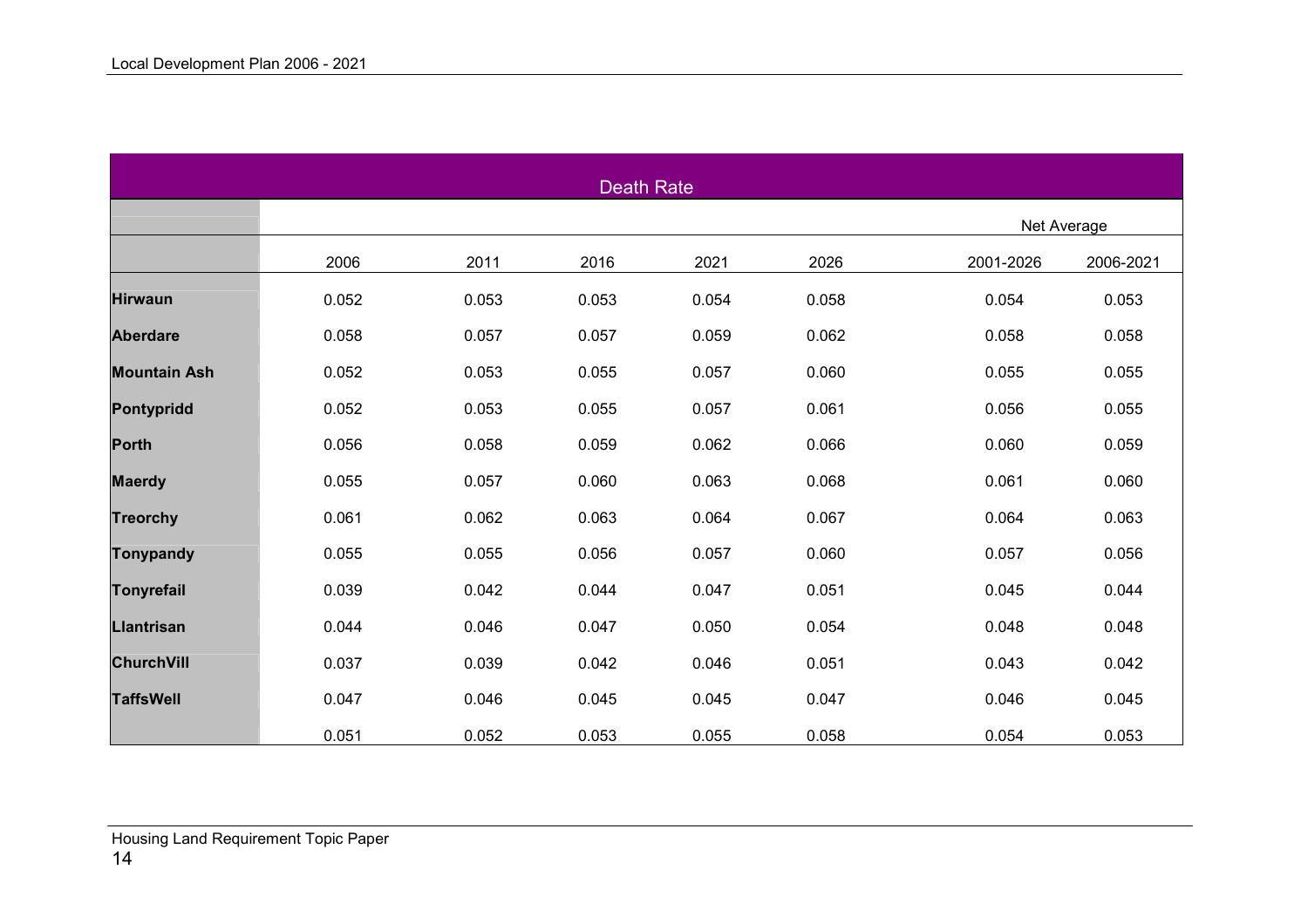#### APPENDIX 3.

#### PROJECTION 2 - PREVIOUS HOUSE BUILDING RATES

|                       |        |        |        | <b>Population</b> |        |        |           |            |
|-----------------------|--------|--------|--------|-------------------|--------|--------|-----------|------------|
|                       |        |        |        |                   |        |        |           | Net Change |
|                       | 2001   | 2006   | 2011   | 2016              | 2021   | 2026   | 2001-2026 | 2006-2021  |
| <b>Hirwaun</b>        | 9047   | 9156   | 9152   | 9116              | 9196   | 9428   | 381       | 40         |
| <b>Aberdare</b>       | 29977  | 30161  | 30196  | 30157             | 30303  | 30774  | 797       | 142        |
| <b>Mountain Ash</b>   | 19739  | 19461  | 19121  | 18845             | 18773  | 18882  | $-857$    | $-688$     |
| Pontypridd            | 24608  | 24110  | 23610  | 23190             | 22933  | 22928  | $-1680$   | $-1177$    |
| <b>Porth</b>          | 15304  | 14812  | 14302  | 13785             | 13446  | 13326  | $-1978$   | $-1366$    |
| <b>Maerdy</b>         | 12566  | 12112  | 11641  | 11274             | 11118  | 11085  | $-1481$   | $-994$     |
| <b>Treorchy</b>       | 19548  | 19137  | 18691  | 18196             | 17878  | 17749  | $-1799$   | $-1259$    |
| <b>Tonypandy</b>      | 25027  | 24337  | 23579  | 22851             | 22361  | 22192  | $-2835$   | $-1976$    |
| <b>Tonyrefail</b>     | 14388  | 14968  | 15491  | 16022             | 16716  | 17581  | 3193      | 1748       |
| <b>Llantrisant</b>    | 22464  | 25151  | 27631  | 29943             | 32305  | 34843  | 12379     | 7154       |
| <b>Church Village</b> | 22229  | 23622  | 24976  | 26336             | 27895  | 29701  | 7472      | 4273       |
| <b>Taffs Well</b>     | 16993  | 15921  | 15383  | 15211             | 14997  | 14769  | $-2224$   | $-924$     |
|                       | 231890 | 232948 | 233773 | 234926            | 237921 | 243258 | 11368     | 4973       |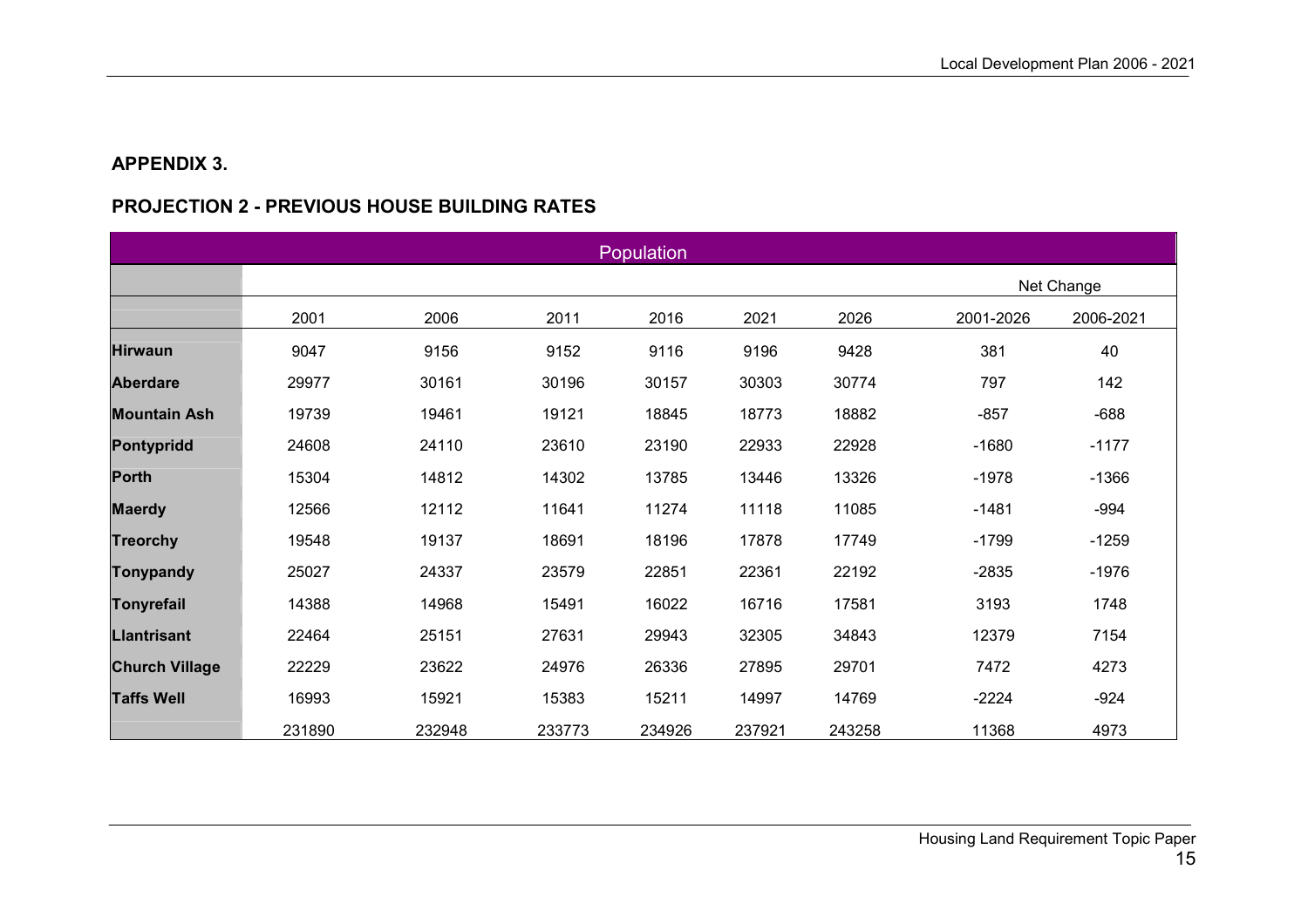|                       |                                        |      |      | <b>Dwellings</b> |      |      |           |           |  |  |  |
|-----------------------|----------------------------------------|------|------|------------------|------|------|-----------|-----------|--|--|--|
|                       | <b>Dwelling</b><br>Net Total<br>Change |      |      |                  |      |      |           |           |  |  |  |
|                       | Dwellings 2001                         | 2006 | 2011 | 2016             | 2021 | 2026 | 2001-2026 | 2006-2021 |  |  |  |
| <b>Hirwaun</b>        | 3913                                   | 144  | 144  | 144              | 144  | 144  | 720       | 432       |  |  |  |
| <b>Aberdare</b>       | 12809                                  | 295  | 295  | 295              | 295  | 295  | 1475      | 885       |  |  |  |
| <b>Mountain Ash</b>   | 8485                                   | 146  | 146  | 146              | 146  | 146  | 730       | 438       |  |  |  |
| Pontypridd            | 10536                                  | 117  | 117  | 117              | 117  | 117  | 585       | 351       |  |  |  |
| <b>Porth</b>          | 6600                                   | $10$ | 10   | $10$             | $10$ | 10   | 50        | 30        |  |  |  |
| <b>Maerdy</b>         | 5414                                   | 10   | 10   | 10               | 10   | 10   | 50        | 30        |  |  |  |
| <b>Treorchy</b>       | 8378                                   | 10   | 10   | 10               | 10   | 10   | 50        | 30        |  |  |  |
| <b>Tonypandy</b>      | 10696                                  | 26   | 26   | 26               | 26   | 26   | 130       | 78        |  |  |  |
| <b>Tonyrefail</b>     | 6223                                   | 444  | 444  | 444              | 444  | 444  | 2220      | 1332      |  |  |  |
| <b>Llantrisant</b>    | 9684                                   | 1183 | 1183 | 1183             | 1183 | 1183 | 5915      | 3549      |  |  |  |
| <b>Church Village</b> | 9583                                   | 888  | 888  | 888              | 888  | 888  | 4440      | 2664      |  |  |  |
| <b>Taffs Well</b>     | 6872                                   | $10$ | 10   | 10               | $10$ | 10   | 50        | 30        |  |  |  |
|                       | 99193                                  | 3283 | 3283 | 3283             | 3283 | 3283 | 16415     | 9849      |  |  |  |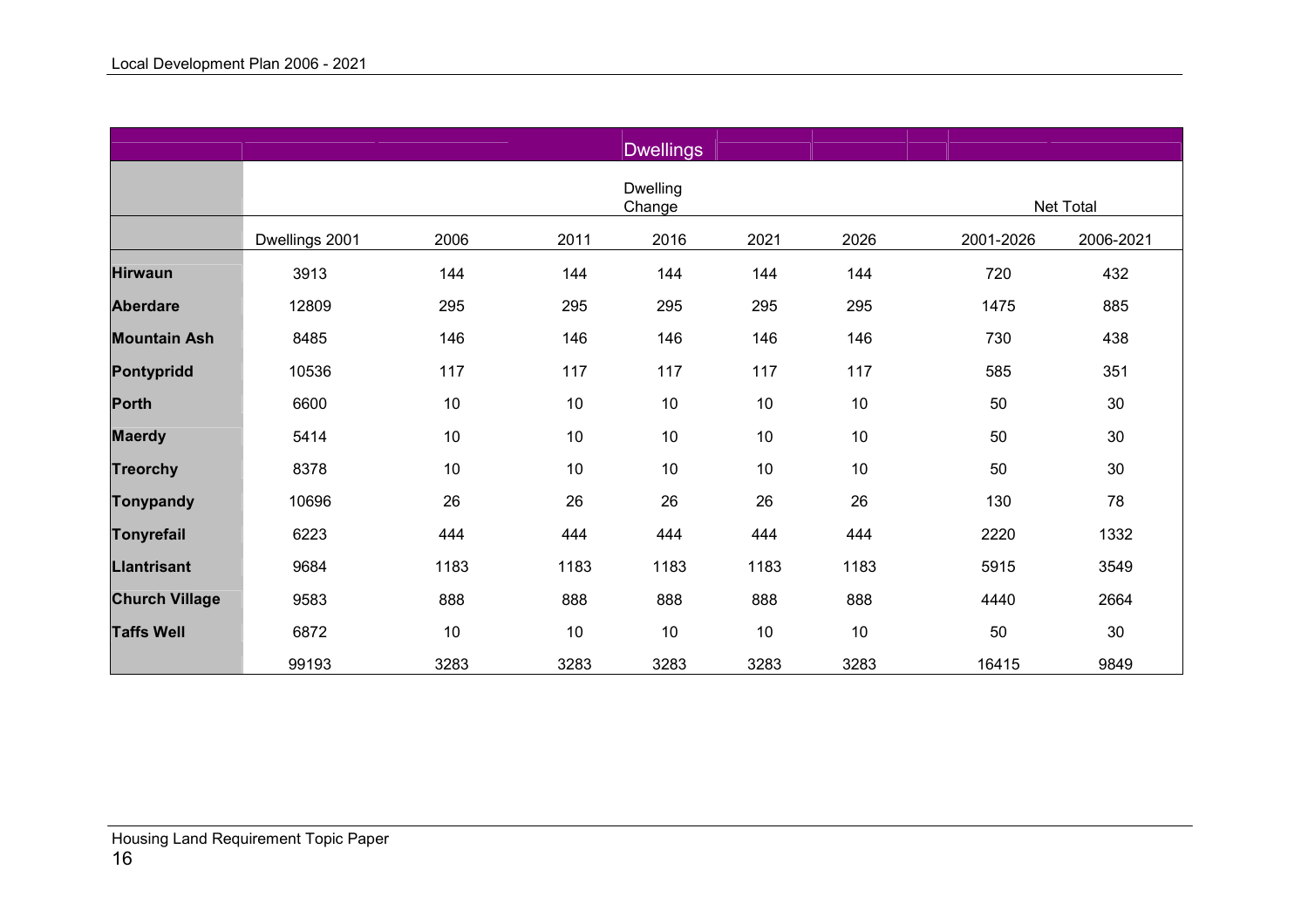|                       | <b>Net Migration</b> |        |           |        |       |           |           |  |  |  |  |  |
|-----------------------|----------------------|--------|-----------|--------|-------|-----------|-----------|--|--|--|--|--|
|                       |                      |        |           |        |       | Net Total |           |  |  |  |  |  |
|                       | 2006                 | 2011   | 2016      | 2021   | 2026  | 2001-2026 | 2006-2021 |  |  |  |  |  |
| <b>Hirwaun</b>        | 87                   | $-29$  | $-83$     | 26     | 219   | 220       | $-86$     |  |  |  |  |  |
| <b>Aberdare</b>       | 277                  | 107    | $\pmb{0}$ | 199    | 606   | 1189      | 306       |  |  |  |  |  |
| <b>Mountain Ash</b>   | $-341$               | $-361$ | $-285$    | $-38$  | 225   | $-800$    | $-684$    |  |  |  |  |  |
| Pontypridd            | $-652$               | $-532$ | $-364$    | $-134$ | 193   | $-1489$   | $-1030$   |  |  |  |  |  |
| <b>Porth</b>          | $-472$               | $-429$ | $-419$    | $-215$ | 57    | $-1478$   | $-1063$   |  |  |  |  |  |
| <b>Maerdy</b>         | $-457$               | $-447$ | $-328$    | $-79$  | 106   | $-1205$   | $-854$    |  |  |  |  |  |
| <b>Treorchy</b>       | $-265$               | $-284$ | $-340$    | $-146$ | 95    | $-940$    | $-770$    |  |  |  |  |  |
| <b>Tonypandy</b>      | $-670$               | $-691$ | $-647$    | $-378$ | 36    | $-2350$   | $-1716$   |  |  |  |  |  |
| <b>Tonyrefail</b>     | 340                  | 308    | 322       | 509    | 735   | 2214      | 1139      |  |  |  |  |  |
| <b>Llantrisant</b>    | 2398                 | 2155   | 1922      | 1916   | 2093  | 10484     | 5993      |  |  |  |  |  |
| <b>Church Village</b> | 919                  | 948    | 996       | 1235   | 1553  | 5651      | 3179      |  |  |  |  |  |
| <b>Taffs Well</b>     | $-1400$              | $-800$ | $-282$    | $-162$ | $-77$ | $-2721$   | $-1244$   |  |  |  |  |  |
|                       | $-236$               | $-55$  | 492       | 2733   | 5841  | 8775      | 3170      |  |  |  |  |  |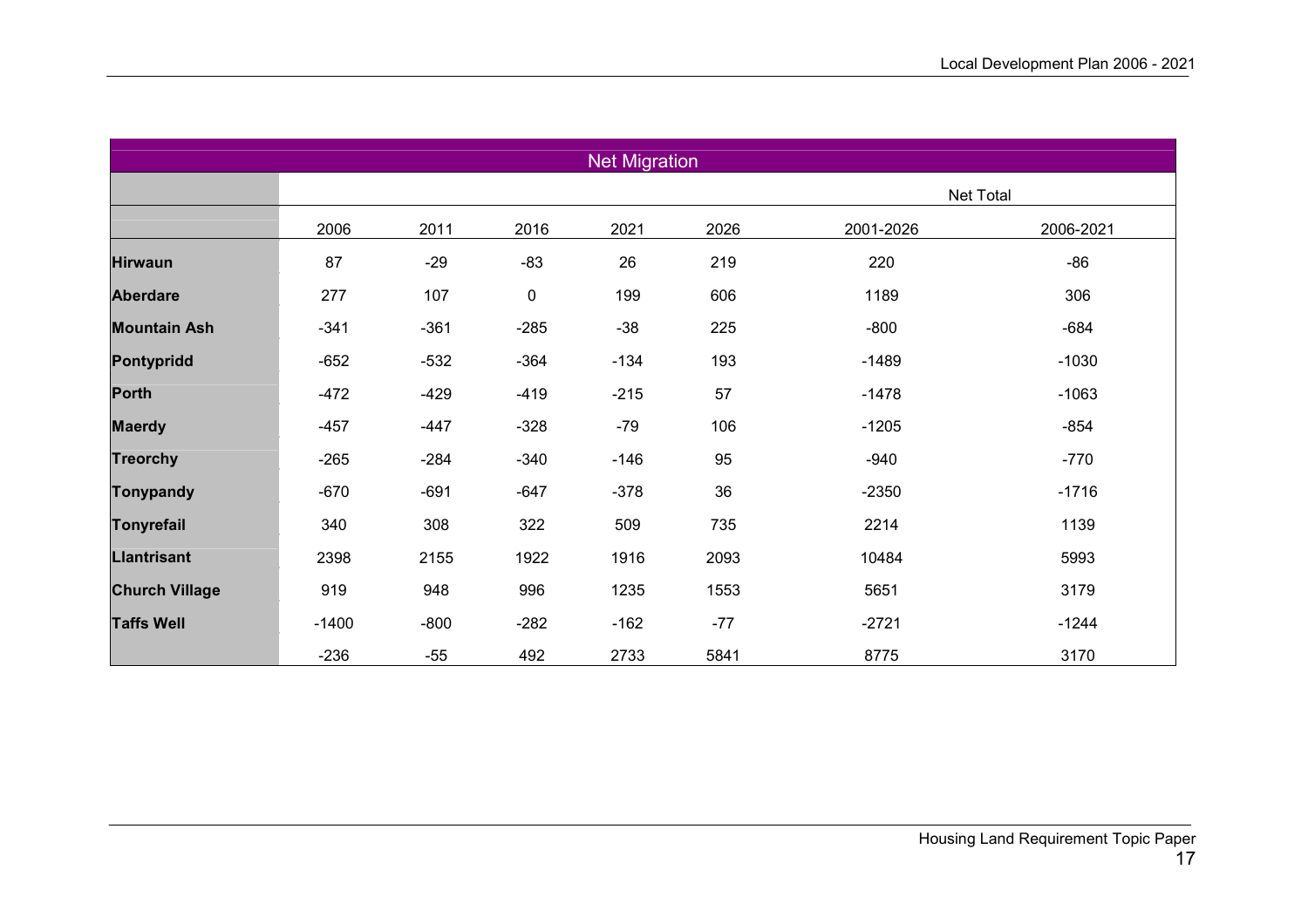|                       |       |       |       | <b>Birth Rate</b> |       |             |           |
|-----------------------|-------|-------|-------|-------------------|-------|-------------|-----------|
|                       |       |       |       |                   |       | Net Average |           |
|                       | 2006  | 2011  | 2016  | 2021              | 2026  | 2001-2026   | 2006-2021 |
| <b>Hirwaun</b>        | 0.054 | 0.055 | 0.057 | 0.058             | 0.055 | 0.056       | 0.057     |
| <b>Aberdare</b>       | 0.053 | 0.053 | 0.053 | 0.053             | 0.052 | 0.053       | 0.053     |
| <b>Mountain Ash</b>   | 0.055 | 0.055 | 0.056 | 0.055             | 0.052 | 0.055       | 0.055     |
| Pontypridd            | 0.058 | 0.054 | 0.052 | 0.050             | 0.049 | 0.053       | 0.052     |
| <b>Porth</b>          | 0.054 | 0.052 | 0.052 | 0.052             | 0.050 | 0.052       | 0.052     |
| <b>Maerdy</b>         | 0.055 | 0.055 | 0.056 | 0.054             | 0.051 | 0.054       | 0.055     |
| <b>Treorchy</b>       | 0.053 | 0.053 | 0.053 | 0.053             | 0.050 | 0.052       | 0.053     |
| Tonypandy             | 0.054 | 0.053 | 0.054 | 0.054             | 0.051 | 0.053       | 0.054     |
| Tonyrefail            | 0.055 | 0.055 | 0.056 | 0.056             | 0.054 | 0.055       | 0.055     |
| <b>Llantrisant</b>    | 0.052 | 0.052 | 0.054 | 0.055             | 0.055 | 0.054       | 0.054     |
| <b>Church Village</b> | 0.056 | 0.054 | 0.053 | 0.053             | 0.053 | 0.054       | 0.054     |
| <b>Taffs Well</b>     | 0.071 | 0.067 | 0.056 | 0.046             | 0.041 | 0.056       | 0.056     |
|                       | 0.056 | 0.054 | 0.054 | 0.053             | 0.051 | 0.054       | 0.054     |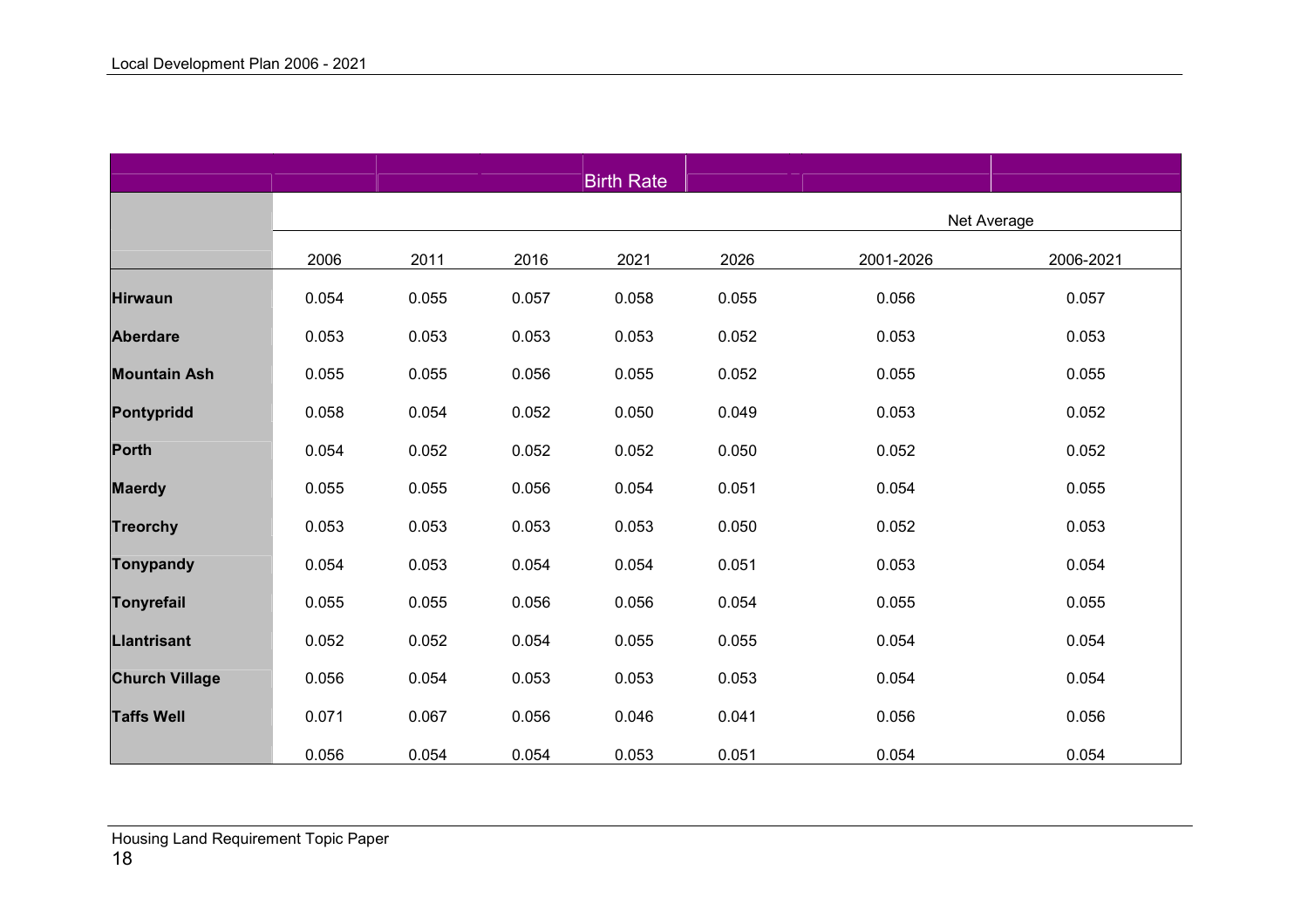|                       | Death Rate |       |       |       |       |           |             |  |  |  |  |
|-----------------------|------------|-------|-------|-------|-------|-----------|-------------|--|--|--|--|
|                       |            |       |       |       |       |           | Net Average |  |  |  |  |
|                       | 2006       | 2011  | 2016  | 2021  | 2026  | 2001-2026 | 2006-2021   |  |  |  |  |
| <b>Hirwaun</b>        | 0.051      | 0.052 | 0.052 | 0.052 | 0.053 | 0.052     | 0.052       |  |  |  |  |
| <b>Aberdare</b>       | 0.056      | 0.055 | 0.055 | 0.055 | 0.056 | 0.055     | 0.055       |  |  |  |  |
| <b>Mountain Ash</b>   | 0.052      | 0.054 | 0.055 | 0.056 | 0.058 | 0.055     | 0.055       |  |  |  |  |
| <b>Pontypridd</b>     | 0.052      | 0.053 | 0.054 | 0.056 | 0.057 | 0.054     | 0.054       |  |  |  |  |
| <b>Porth</b>          | 0.056      | 0.058 | 0.059 | 0.061 | 0.063 | 0.059     | 0.059       |  |  |  |  |
| <b>Maerdy</b>         | 0.055      | 0.057 | 0.059 | 0.061 | 0.063 | 0.059     | 0.059       |  |  |  |  |
| <b>Treorchy</b>       | 0.061      | 0.061 | 0.062 | 0.062 | 0.063 | 0.062     | 0.062       |  |  |  |  |
| <b>Tonypandy</b>      | 0.055      | 0.056 | 0.057 | 0.059 | 0.060 | 0.058     | 0.057       |  |  |  |  |
| <b>Tonyrefail</b>     | 0.039      | 0.041 | 0.043 | 0.045 | 0.046 | 0.043     | 0.043       |  |  |  |  |
| <b>Llantrisant</b>    | 0.040      | 0.040 | 0.041 | 0.041 | 0.042 | 0.041     | 0.041       |  |  |  |  |
| <b>Church Village</b> | 0.036      | 0.038 | 0.040 | 0.042 | 0.045 | 0.040     | 0.040       |  |  |  |  |
| <b>Taffs Well</b>     | 0.051      | 0.049 | 0.049 | 0.049 | 0.051 | 0.050     | 0.049       |  |  |  |  |
|                       |            |       |       |       |       |           |             |  |  |  |  |
|                       | 0.050      | 0.051 | 0.051 | 0.052 | 0.053 | 0.051     | 0.051       |  |  |  |  |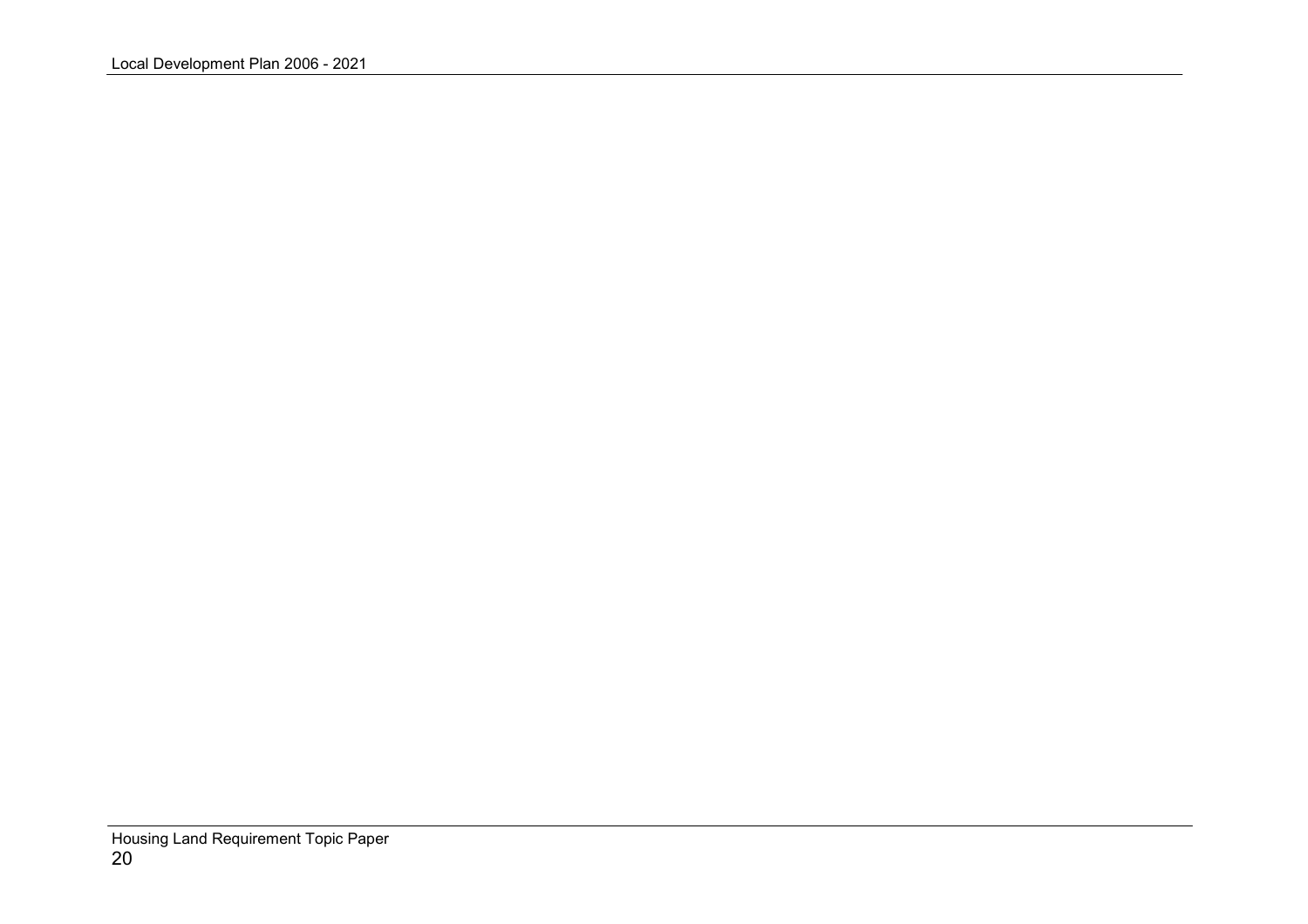### APPENDIX 4.

#### PROJECTION 3 - WELSH ASSEMBLY GOVERNMENT POPULATION AND HOUSEHOLD PROJECTIONS FOR SOUTH EAST WALES

| Population            |        |        |        |            |        |        |           |           |
|-----------------------|--------|--------|--------|------------|--------|--------|-----------|-----------|
|                       |        |        |        | Net Change |        |        |           |           |
|                       | 2001   | 2006   | 2011   | 2016       | 2021   | 2026   | 2001-2026 | 2006-2021 |
| <b>Hirwaun</b>        | 9047   | 9156   | 9351   | 9510       | 9776   | 10201  | 1154      | 620       |
| <b>Aberdare</b>       | 29977  | 30167  | 30640  | 30996      | 31538  | 32394  | 2417      | 1371      |
| <b>Mountain Ash</b>   | 19739  | 19464  | 19334  | 19248      | 19376  | 19667  | $-72$     | $-88$     |
| Pontypridd            | 24608  | 24103  | 23794  | 23511      | 23409  | 23566  | $-1042$   | $-694$    |
| <b>Porth</b>          | 15304  | 14815  | 14316  | 13823      | 13500  | 13399  | $-1905$   | $-1315$   |
| <b>Maerdy</b>         | 12566  | 12103  | 11652  | 11315      | 11169  | 11144  | $-1422$   | $-934$    |
| <b>Treorchy</b>       | 19548  | 19137  | 18704  | 18221      | 17900  | 17796  | $-1752$   | $-1237$   |
| Tonypandy             | 25027  | 24337  | 23621  | 22931      | 22474  | 22351  | $-2676$   | $-1863$   |
| Tonyrefail            | 14388  | 14968  | 16109  | 17202      | 18444  | 19858  | 5470      | 3476      |
| <b>Llantrisant</b>    | 22464  | 25151  | 29345  | 33249      | 37174  | 41215  | 18751     | 12023     |
| <b>Church Village</b> | 22229  | 23616  | 26224  | 28744      | 31440  | 34342  | 12113     | 7824      |
| <b>Taffs Well</b>     | 16993  | 15921  | 15397  | 15240      | 15040  | 14828  | $-2165$   | $-881$    |
|                       | 231890 | 232938 | 238487 | 243990     | 251240 | 260761 | 28871     | 18302     |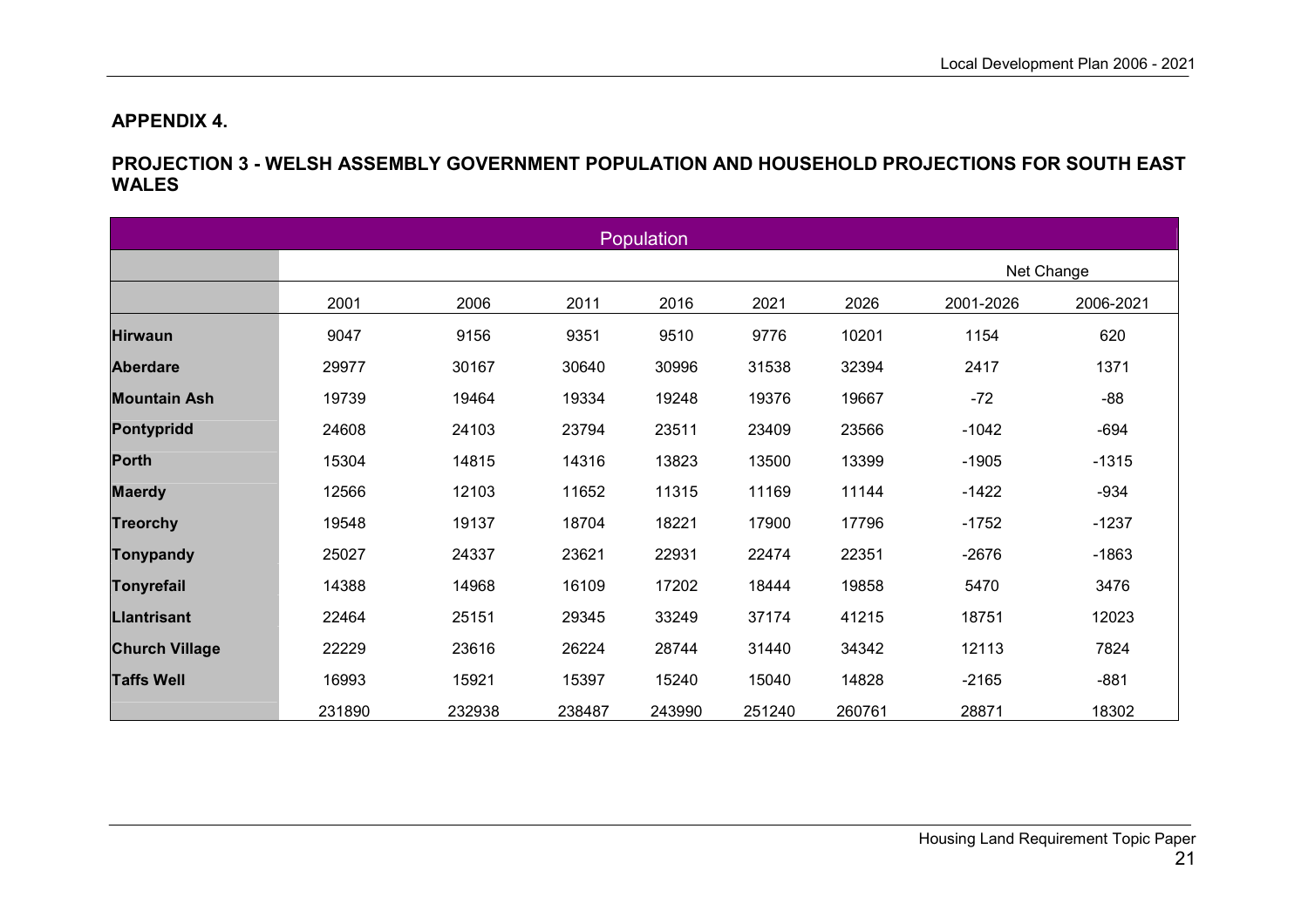| <b>Dwellings</b>      |                |      |           |      |      |      |           |           |
|-----------------------|----------------|------|-----------|------|------|------|-----------|-----------|
|                       |                |      | Net Total |      |      |      |           |           |
|                       | Dwellings 2001 | 2006 | 2011      | 2016 | 2021 | 2026 | 2001-2026 | 2006-2021 |
| <b>Hirwaun</b>        | 3913           | 144  | 217       | 217  | 217  | 217  | 1012      | 651       |
| <b>Aberdare</b>       | 12809          | 295  | 444       | 444  | 444  | 444  | 2071      | 1332      |
| <b>Mountain Ash</b>   | 8485           | 146  | 221       | 221  | 221  | 221  | 1030      | 663       |
| <b>Pontypridd</b>     | 10536          | 117  | 177       | 177  | 177  | 177  | 825       | 531       |
| Porth                 | 6600           | $10$ | 15        | 15   | 15   | 15   | 70        | 45        |
| <b>Maerdy</b>         | 5414           | 10   | 15        | 15   | 15   | 15   | 70        | 45        |
| <b>Treorchy</b>       | 8378           | 10   | 15        | 15   | 15   | 15   | 70        | 45        |
| <b>Tonypandy</b>      | 10696          | 26   | 40        | 40   | 40   | 40   | 186       | 120       |
| Tonyrefail            | 6223           | 444  | 668       | 668  | 668  | 668  | 3116      | 2004      |
| <b>Llantrisant</b>    | 9684           | 1183 | 1781      | 1781 | 1781 | 1781 | 8307      | 5343      |
| <b>Church Village</b> | 9582           | 888  | 1336      | 1336 | 1336 | 1336 | 6232      | 4008      |
| <b>Taffs Well</b>     | 6872           | $10$ | 15        | 15   | 15   | 15   | 70        | 45        |
|                       | 99192          | 3283 | 4944      | 4944 | 4944 | 4944 | 23059     | 14832     |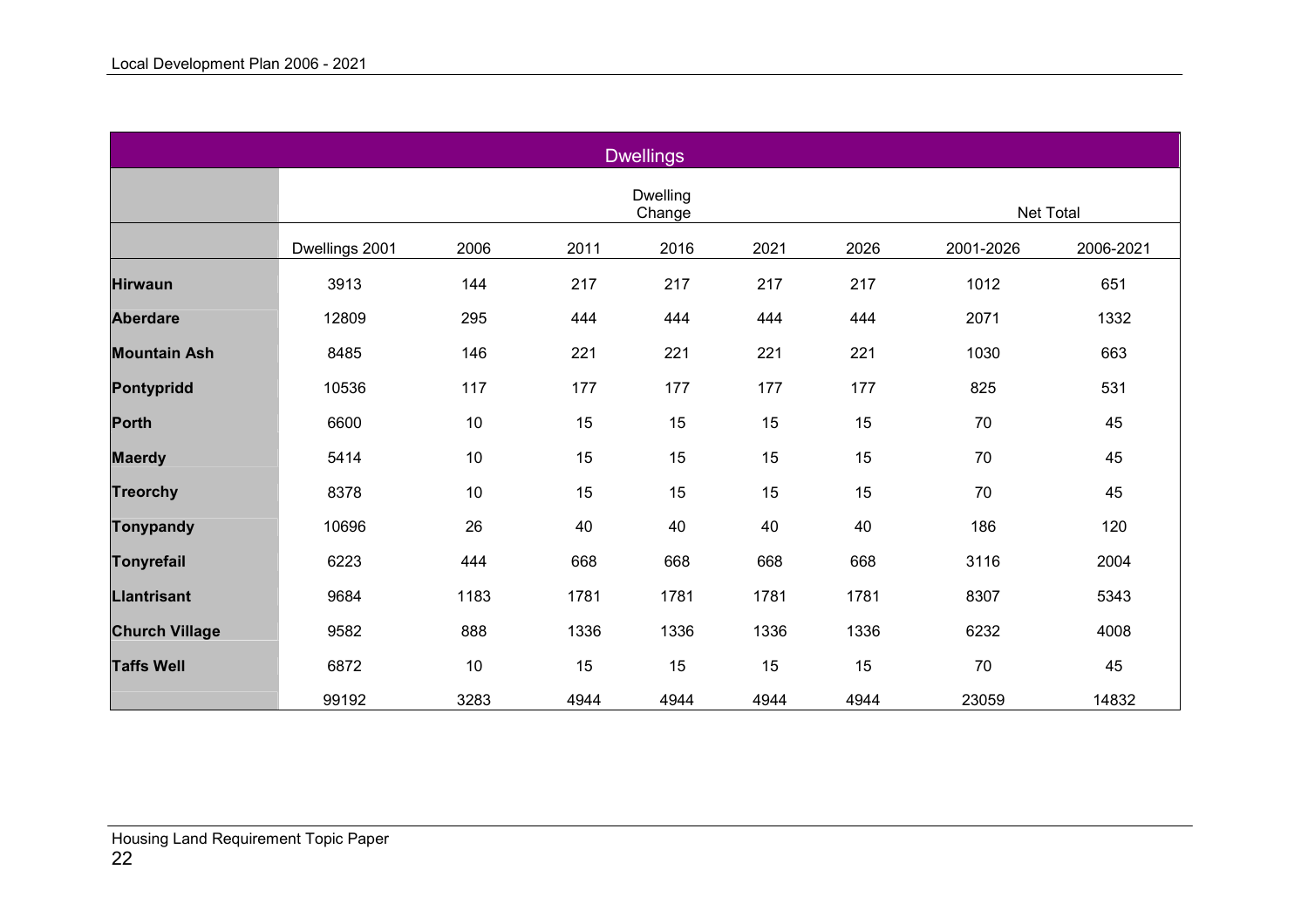| <b>Net Migration</b>  |         |        |        |        |       |           |  |
|-----------------------|---------|--------|--------|--------|-------|-----------|--|
|                       |         |        |        |        |       | Net Total |  |
|                       | 2006    | 2011   | 2016   | 2021   | 2026  | 2006-2021 |  |
| <b>Hirwaun</b>        | 87      | 170    | 95     | 182    | 370   | 447       |  |
| <b>Aberdare</b>       | 283     | 543    | 354    | 528    | 908   | 1425      |  |
| <b>Mountain Ash</b>   | $-338$  | $-152$ | $-114$ | 130    | 365   | $-136$    |  |
| Pontypridd            | $-659$  | $-339$ | $-244$ | $-3$   | 324   | $-586$    |  |
| <b>Porth</b>          | $-469$  | $-420$ | $-395$ | $-203$ | 69    | $-1018$   |  |
| <b>Maerdy</b>         | $-466$  | $-426$ | $-298$ | $-73$  | 109   | $-797$    |  |
| <b>Treorchy</b>       | $-265$  | $-271$ | $-330$ | $-150$ | 116   | $-751$    |  |
| <b>Tonypandy</b>      | $-670$  | $-649$ | $-614$ | $-351$ | 77    | $-1614$   |  |
| Tonyrefail            | 340     | 926    | 828    | 962    | 1166  | 2716      |  |
| <b>Llantrisant</b>    | 2398    | 3869   | 3364   | 3218   | 3269  | 10451     |  |
| <b>Church Village</b> | 913     | 2202   | 2046   | 2181   | 2412  | 6429      |  |
| <b>Taffs Well</b>     | $-1400$ | $-786$ | $-269$ | $-150$ | $-63$ | $-1205$   |  |
|                       | $-246$  | 4667   | 4423   | 6271   | 9122  | 15361     |  |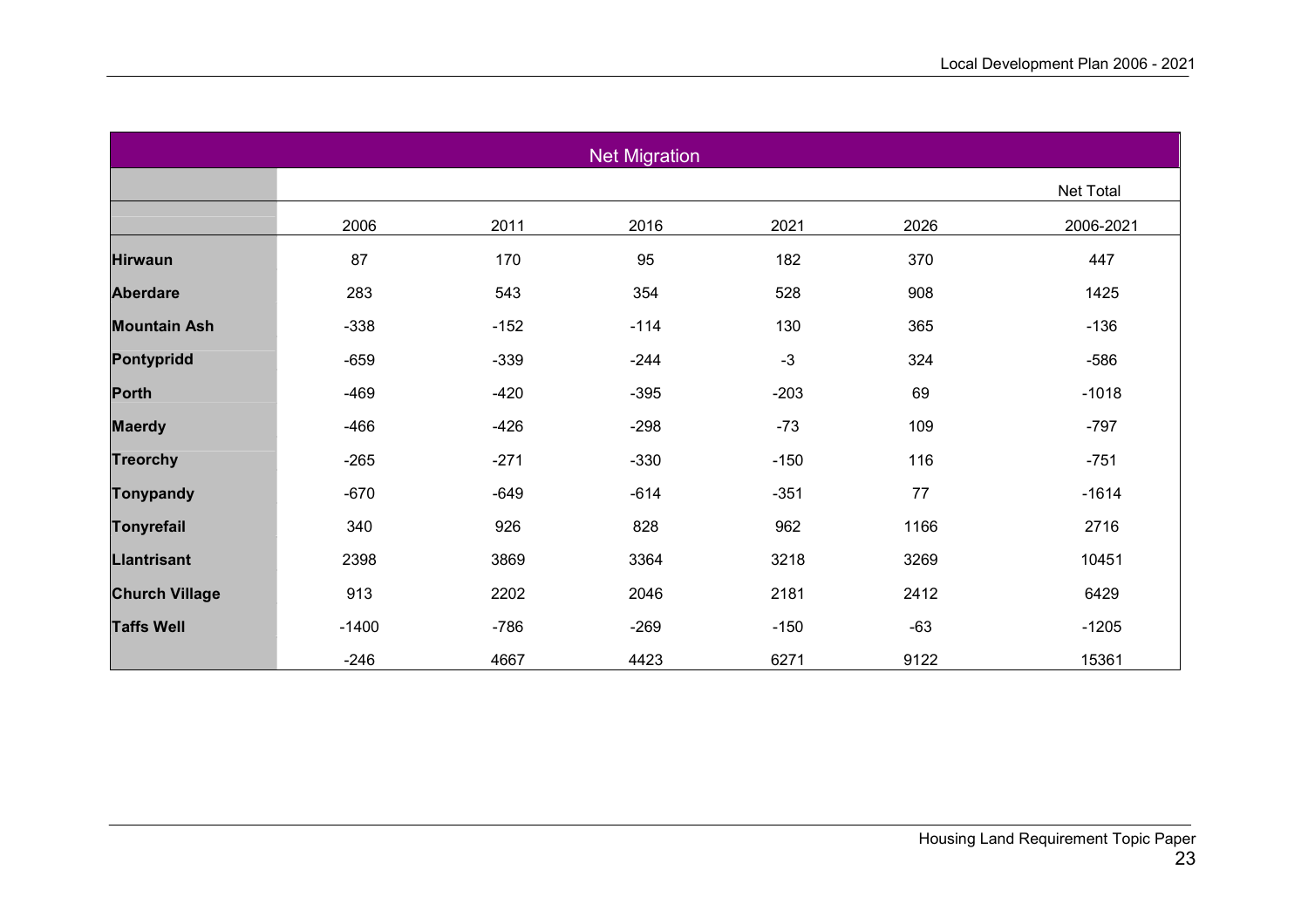|                       |       |       |       | <b>Birth Rate</b> |       |             |
|-----------------------|-------|-------|-------|-------------------|-------|-------------|
|                       |       |       |       |                   |       | Net Average |
|                       | 2006  | 2011  | 2016  | 2021              | 2026  | 2006-2021   |
| <b>Hirwaun</b>        | 0.054 | 0.053 | 0.057 | 0.059             | 0.056 | 0.056       |
| <b>Aberdare</b>       | 0.053 | 0.052 | 0.053 | 0.054             | 0.052 | 0.053       |
| <b>Mountain Ash</b>   | 0.055 | 0.054 | 0.056 | 0.055             | 0.053 | 0.055       |
| Pontypridd            | 0.058 | 0.054 | 0.052 | 0.050             | 0.049 | 0.052       |
| <b>Porth</b>          | 0.054 | 0.052 | 0.052 | 0.052             | 0.050 | 0.052       |
| <b>Maerdy</b>         | 0.055 | 0.055 | 0.056 | 0.054             | 0.051 | 0.055       |
| <b>Treorchy</b>       | 0.053 | 0.053 | 0.053 | 0.053             | 0.051 | 0.053       |
| Tonypandy             | 0.054 | 0.053 | 0.054 | 0.054             | 0.051 | 0.054       |
| Tonyrefail            | 0.055 | 0.052 | 0.056 | 0.057             | 0.055 | 0.055       |
| <b>Llantrisant</b>    | 0.052 | 0.049 | 0.054 | 0.057             | 0.057 | 0.053       |
| <b>Church Village</b> | 0.056 | 0.051 | 0.054 | 0.055             | 0.055 | 0.053       |
| <b>Taffs Well</b>     | 0.071 | 0.066 | 0.056 | 0.046             | 0.041 | 0.056       |
|                       | 0.056 | 0.053 | 0.054 | 0.054             | 0.052 | 0.054       |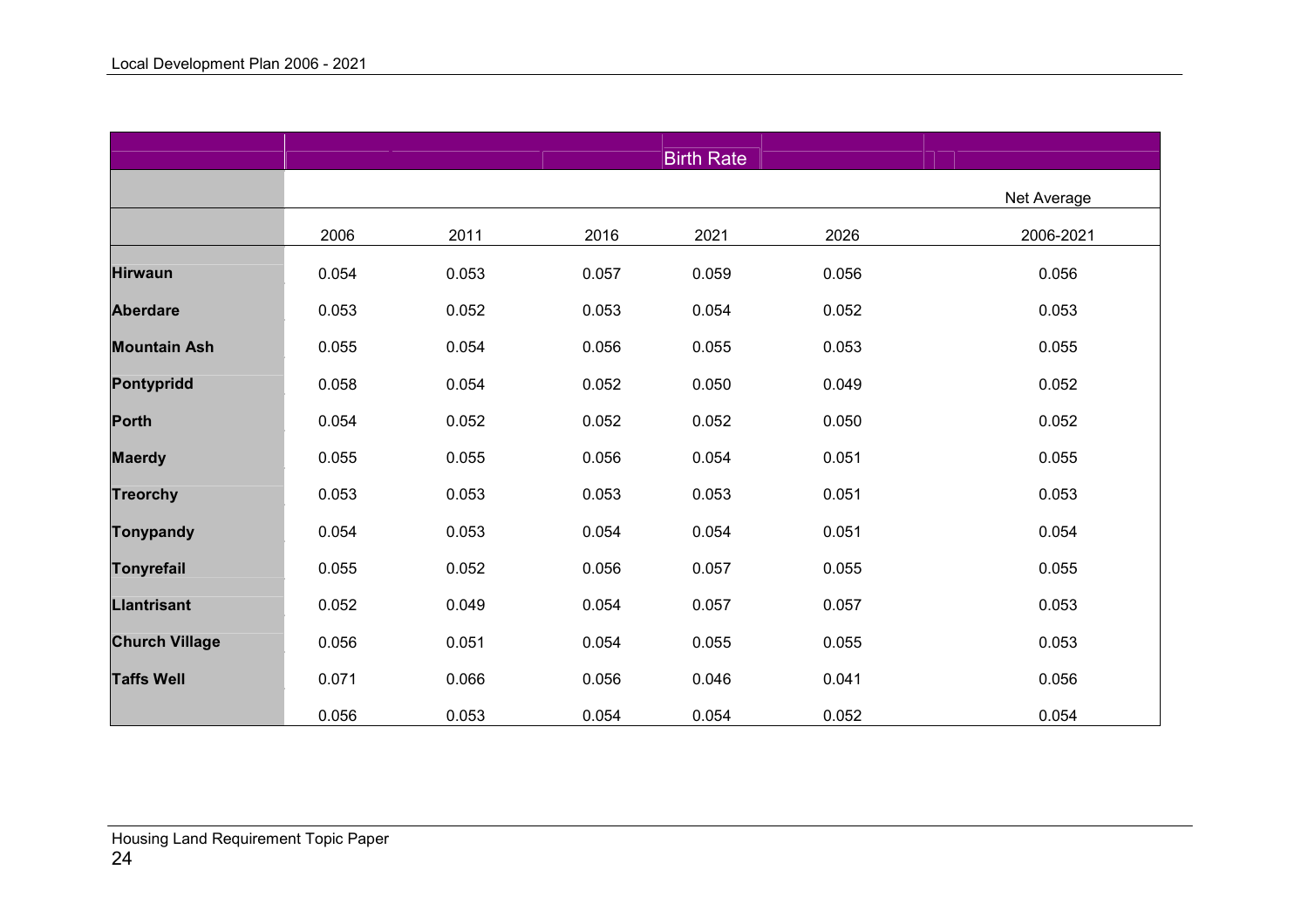|                       |       |       | <b>Death Rate</b> |       |       |             |
|-----------------------|-------|-------|-------------------|-------|-------|-------------|
|                       |       |       |                   |       |       | Net Average |
|                       | 2006  | 2011  | 2016              | 2021  | 2026  | 2006-2021   |
| <b>Hirwaun</b>        | 0.051 | 0.050 | 0.050             | 0.050 | 0.050 | 0.050       |
| <b>Aberdare</b>       | 0.056 | 0.054 | 0.053             | 0.053 | 0.054 | 0.054       |
| <b>Mountain Ash</b>   | 0.052 | 0.053 | 0.054             | 0.055 | 0.056 | 0.054       |
| Pontypridd            | 0.052 | 0.053 | 0.053             | 0.055 | 0.056 | 0.054       |
| <b>Porth</b>          | 0.056 | 0.058 | 0.059             | 0.061 | 0.063 | 0.059       |
| <b>Maerdy</b>         | 0.055 | 0.057 | 0.059             | 0.061 | 0.063 | 0.059       |
| <b>Treorchy</b>       | 0.061 | 0.061 | 0.062             | 0.062 | 0.063 | 0.062       |
| Tonypandy             | 0.055 | 0.056 | 0.057             | 0.058 | 0.060 | 0.057       |
| <b>Tonyrefail</b>     | 0.039 | 0.039 | 0.040             | 0.042 | 0.043 | 0.040       |
| <b>Llantrisant</b>    | 0.040 | 0.038 | 0.038             | 0.038 | 0.038 | 0.038       |
| <b>Church Village</b> | 0.036 | 0.036 | 0.037             | 0.039 | 0.041 | 0.037       |
| <b>Taffs Well</b>     | 0.051 | 0.049 | 0.048             | 0.049 | 0.051 | 0.049       |
|                       | 0.050 | 0.050 | 0.050             | 0.050 | 0.051 | 0.050       |